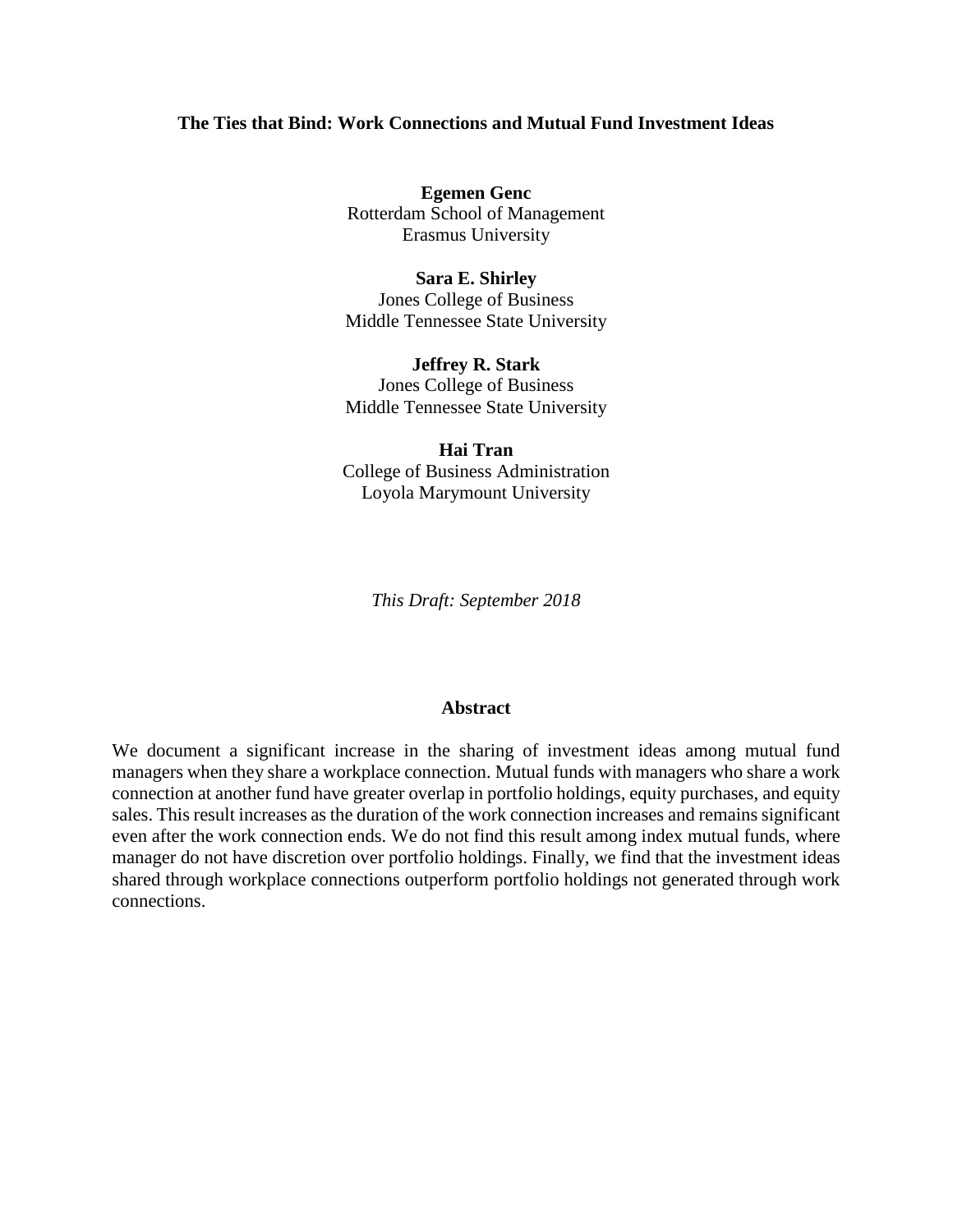## **Introduction**

Many studies in the corporate finance literature have documented the negative impact of social ties on diminishing the effectiveness of corporate governance and exacerbating agency cost. Specifically, social ties may compromise the independence of the board of directors, weakening its monitoring ability (Hwang and Kim, 2009; Fracassi and Tate, 2012; Nguyen, 2012; Balsam et al., 2017). Social ties can also bias the CEOs in their internal investment decisions: division managers connected to the CEO receive greater capital allocations than non-connected managers (Duchin and Sosyura, 2013). On the other hand, social ties can play a positive role in facilitating valuable information transfer and increase firm value (Duchin and Sosyura, 2013; Schmidt, 2015). Typically, social ties are defined as connections between two people through employment, affiliation with the same social organization, or attendance at the same education institutions.

Social connections are viewed more favorably in the asset management literature. Through their social connections, fund managers can gain an informational advantage and make better investment decisions. These connections can originate from mutual fund managers who are neighbors (Pool et al., 2015) or who live in the same city (Hong et al., 2005). They can come from shared educational networks between fund managers and corporate board members (Cohen et al., 2008) or geographic proximity between the funds and the portfolio companies (Coval and Moskowitz, 1999; Coval and Moskowitz, 2001). These studies show that mutual fund managers tend to put larger weights on connected holdings, and these holdings generate higher returns for the funds.

In this paper, we investigate an important social tie for mutual fund managers: current and past work connection with other fund managers. According to a recent study by Business Insider, the average person spends more than 90,000 hours in their lifetime at work, and the Wall Street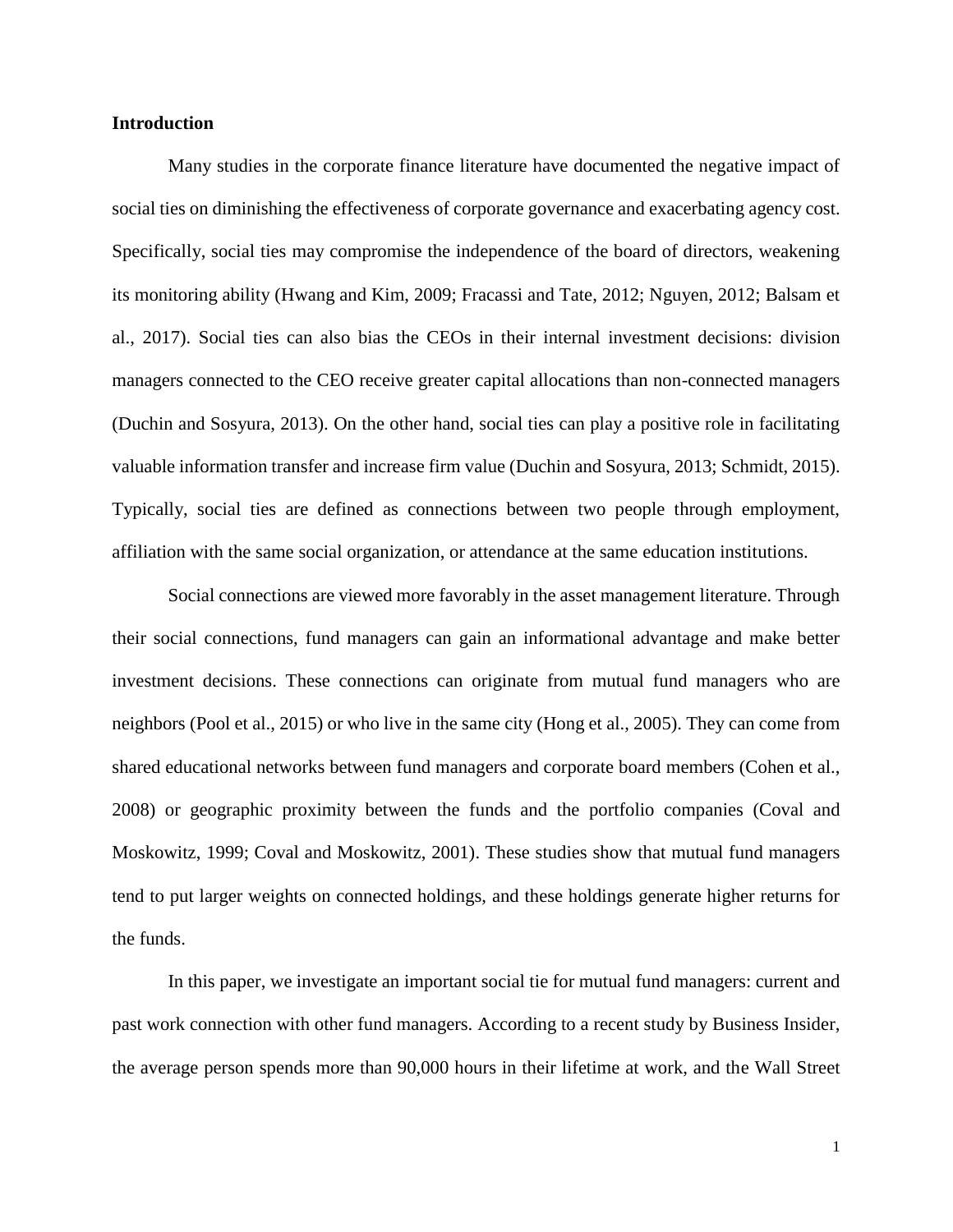Journal shows that the average full-time employee in the United States spent 53.70% of their waking weekday hours at work.<sup>1</sup> As stated by Pool et al. (2015 pg. 2679), "... humans are social animals, so perhaps fund managers also trade stocks that they learn about from other managers." While Pool et al. (2015) focus on the connection of being neighbors, we explore the impact of connections developed through the workplace, given that fund managers spend a significant amount of time with their co-workers.

Using fund prospectuses from 2005 to 2016, we hand collect data on mutual fund managers of active domestic equity mutual funds in the top 35 largest fund families, which account for 79% of total assets under management in the mutual fund industry as of March 2005. We define a work connection as two managers managing the same fund together, and we examine the overlap in holdings between two other funds separately managed by these managers. We do not include in our analysis any fund-pair that shares a common manager. We also hand collect data on managers' addresses and managers' past degrees and educational institutions, which help us identify managers who are neighbors and who share an educational network. In total, our sample includes 1,416 unique managers from 2005 to 2016.

Aggregating manger-fund-pair level data to the fund-pair level, we document a significant and economically large increase in portfolio overlap between two funds where fund managers externally work together at another fund. Whereas the average fund overlap in our sample is 8.7%, when managers share a work connection, portfolio overlap increases to 14.4%, a 65% increase. In contrast, when fund managers are neighbors, the observed change in overlap is from 8.7% to 11.2%, and when they have a shared education the change is from 8.8% to 10.9%. While we do observe economic importance among social networks within neighborhoods and through shared

 $\overline{\phantom{a}}$ 

<sup>1</sup> https://www.businessinsider.com/disturbing-facts-about-your-job-2011-2 and https://graphics.wsj.com/time-use/.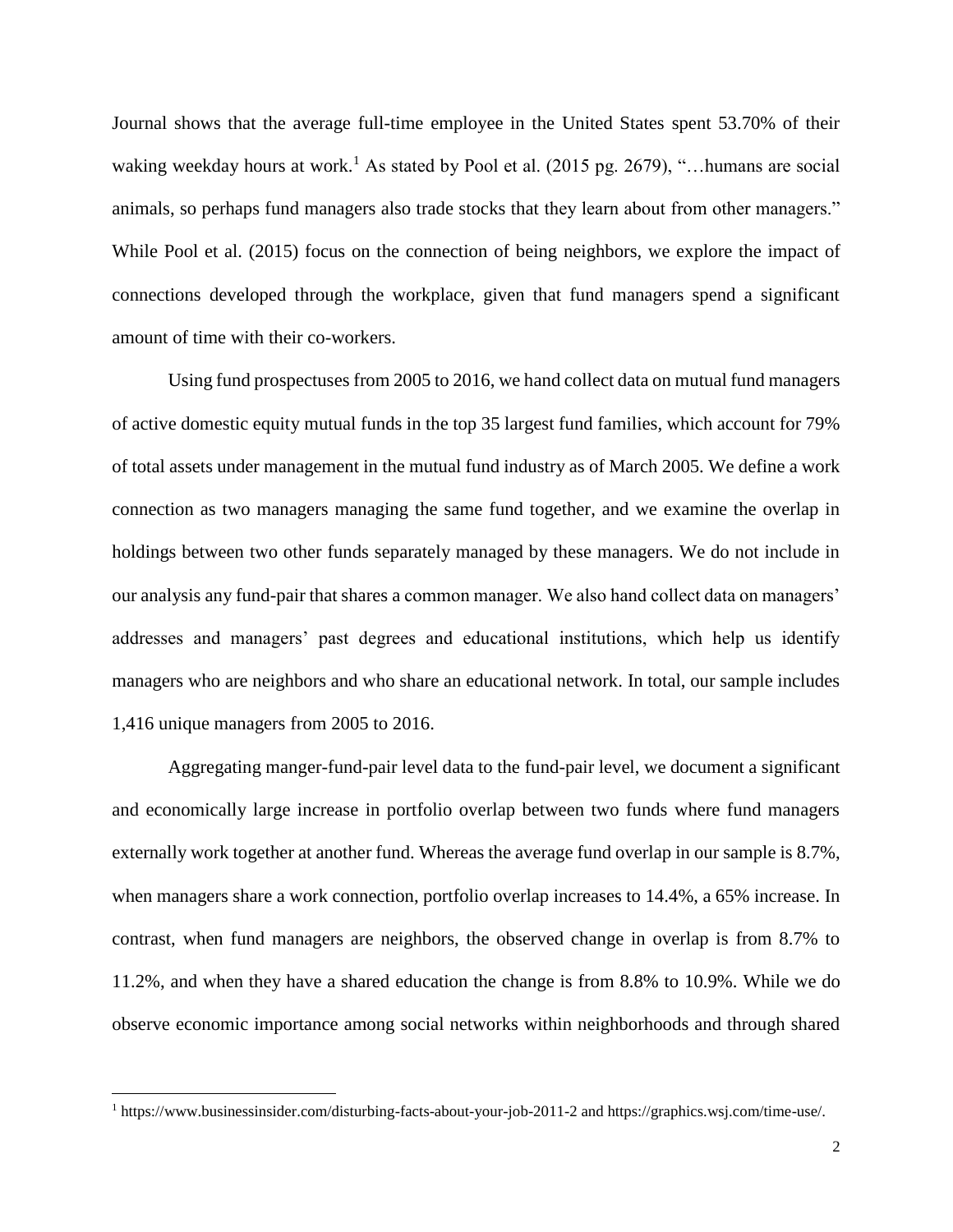education, the impact of the work network is more than twice as large. We document similar relations with trade-based measures of portfolio overlap; managers with work connections have significantly more equity sales and purchases in common when compared with shared neighborhood and educational connections.

Work connections present an ideal opportunity to share investment ideas between fund managers. However, when a fund is managed by a team, individual manager connections become less important as fund management decisions become more spread out. We explore the economic importance of how workplace connections impact portfolio overlap when managers that work together at one fund also manage a single-manager fund elsewhere. In the case of single-manager funds, the impact on portfolio overlap is an 146.0% increase, rising from 8.7% to 21.4%. We again find that work connections result in the largest source of shared investment ideas for fund managers.

Since managers may leave and join other mutual funds, we also explore the importance of prior work connections. We show that shared investment ideas do not disappear as the work connection ends. Though the impact is marginally lower, we find that prior work connections result in an increase in portfolio overlap from 8.7% to 13.4%, with similar results among equity purchases and sales. The longevity of the impact workplace connections have on sharing investment ideas further supports the importance of work connections in understanding how mutual fund managers develop investment ideas.

Next, we investigate whether the length of time managers have worked together have an impact on the sharing of investment ideas. We expect that the longer managers work together, the more likely they are to strengthen their work connection and share ideas with each other (Sabel, 1993; Sias and Cahill, 1998). We find that portfolio overlap, similar security sales, and similar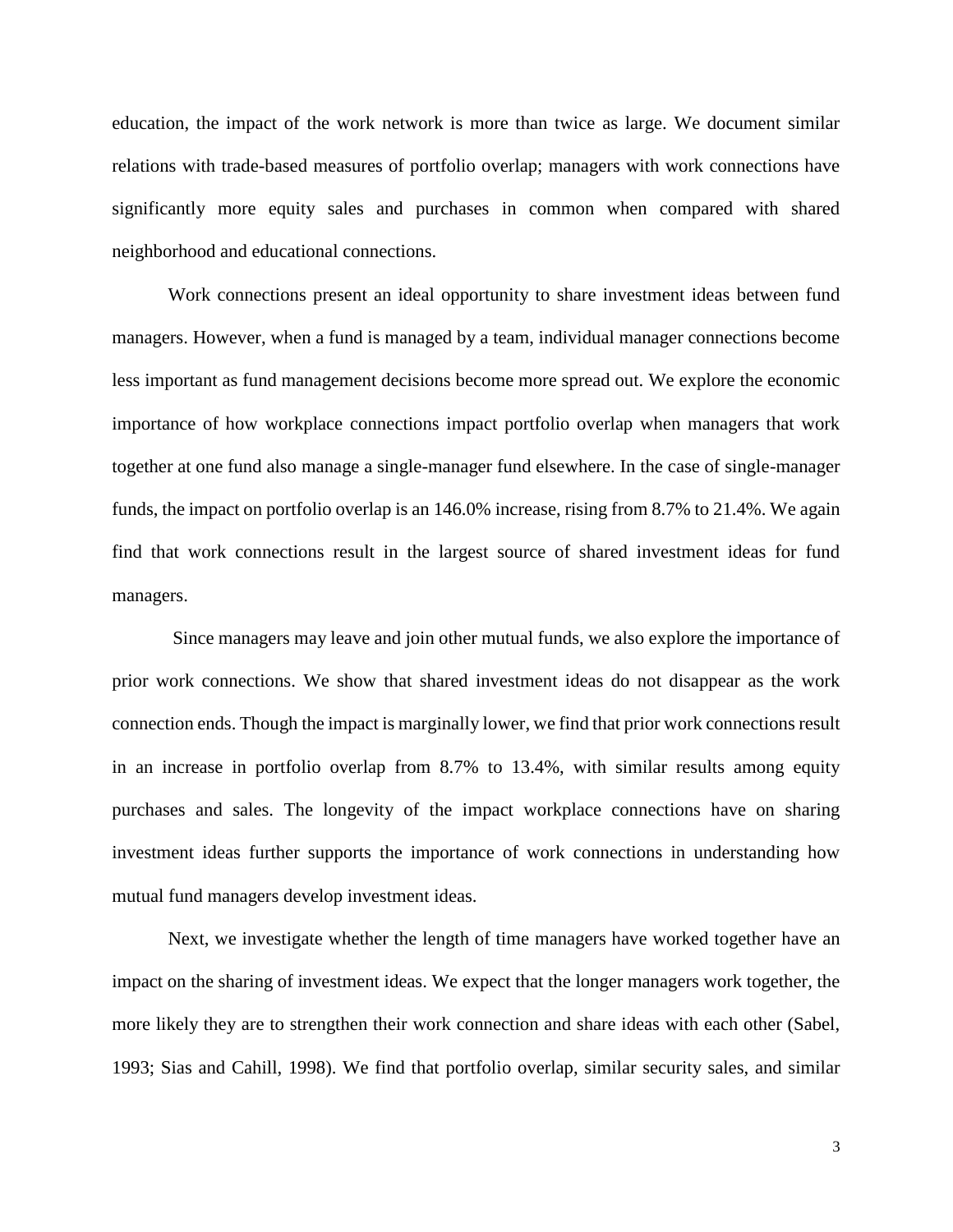security purchases all significantly increase as the time spent working together increases. This is consistent with the model for building trust through continued interactions with others as described by Sabel (1993), and highlights the importance of not only becoming connected with your work network, but maintaining that network to develop trust and expand the scope of shared ideas.

To ensure the validity of our results, as opposed to a mechanical relation, we consider how work connections impact portfolio holdings at index mutual funds. Because index mutual fund managers try to mimic the market portfolio instead of actively picking stocks, we expect that work connections do not have an impact on portfolio composition. As expected, this placebo test produces non-significant coefficients for portfolio overlap, buy overlap, and sale overlap. This ensures that our findings of managers sharing investment ideas at actively managed funds are not a mechanical artifact of our tests.

A better understanding of the source of investment ideas among mutual fund managers provides valuable insight into how managers create portfolios. However, if shared investment ideas do not differ in performance from other holdings, these new insights provide limited use in furthering our understanding of how mutual funds generate performance. There are two possible outcomes from shared investment ideas: Han and Yang (2013) model and discuss the negative implications of sharing investment ideas and their association with a free ride problem. If managers do not have to expend their own energy developing investment ideas, the net impact of sharing ideas through work connections is negative. In contrast, Cici et al. (2017) shows that sharing information within a fund family increases the value of a manager's own information, resulting in improved performance.

Consistent with the benefits found by Cici et al. (2017), we show that investment ideas shared through workplace connections improve fund performance. Within a fund portfolio, we

4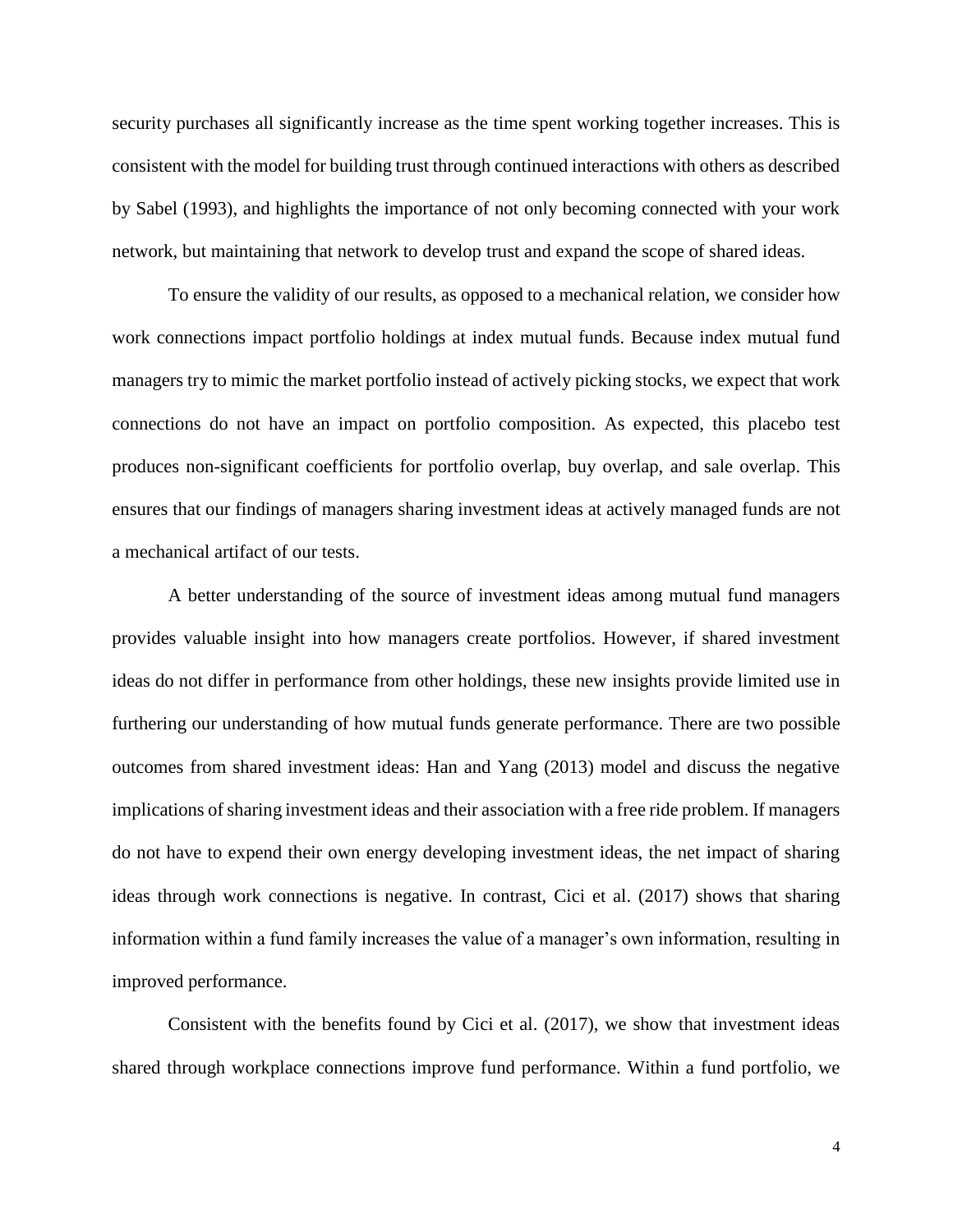find that positions resulting from work connections generate significant outperformance over the subsequent quarter. We also find that newly initiated equity purchases resulting from work connections outperform, though new equity sales do not generate significantly different performance. Overall, our findings are consistent with the idea that significant benefits accrue from mutual fund managers' work connections.

Though our study takes place within the field of finance, the importance of social interactions and their role in spreading information extends to all areas of study. For example, the use of Snapchat as a channel for sharing experiences has been documented in information systems (Bayer et al., 2016); within social epidemiology, social networks are used to examine social contagion, or the spread of disease (El-Sayed et al., 20120); and in economics, research has shown that a purchase made by a neighbor directly impacts a consumer's subsequent purchases (Grinblatt et al., 2008).

Within finance, educational ties between analysts and firms as well as between mutual funds and firms (Cohen et al., 2008; 2010), location ties between mutual fund managers (Hong et al., 2005; Pool et al., 2015), financial ties between board members and the CEO (Hwang and Kim, 2009), and board of director ties between an acquirer and target firm (Cai and Sevilir, 2012) have been given substantial consideration. In all cases, these studies document strong information sharing across social networks developed through any one of these connections. Specific to work connections, Fracassi (2017) shows that companies with a greater number of current and past employment connections have more similar capital investments, while Engelberg et al. (2012) shows that when banks and firms are connected through prior employment, interest rates are significantly lower.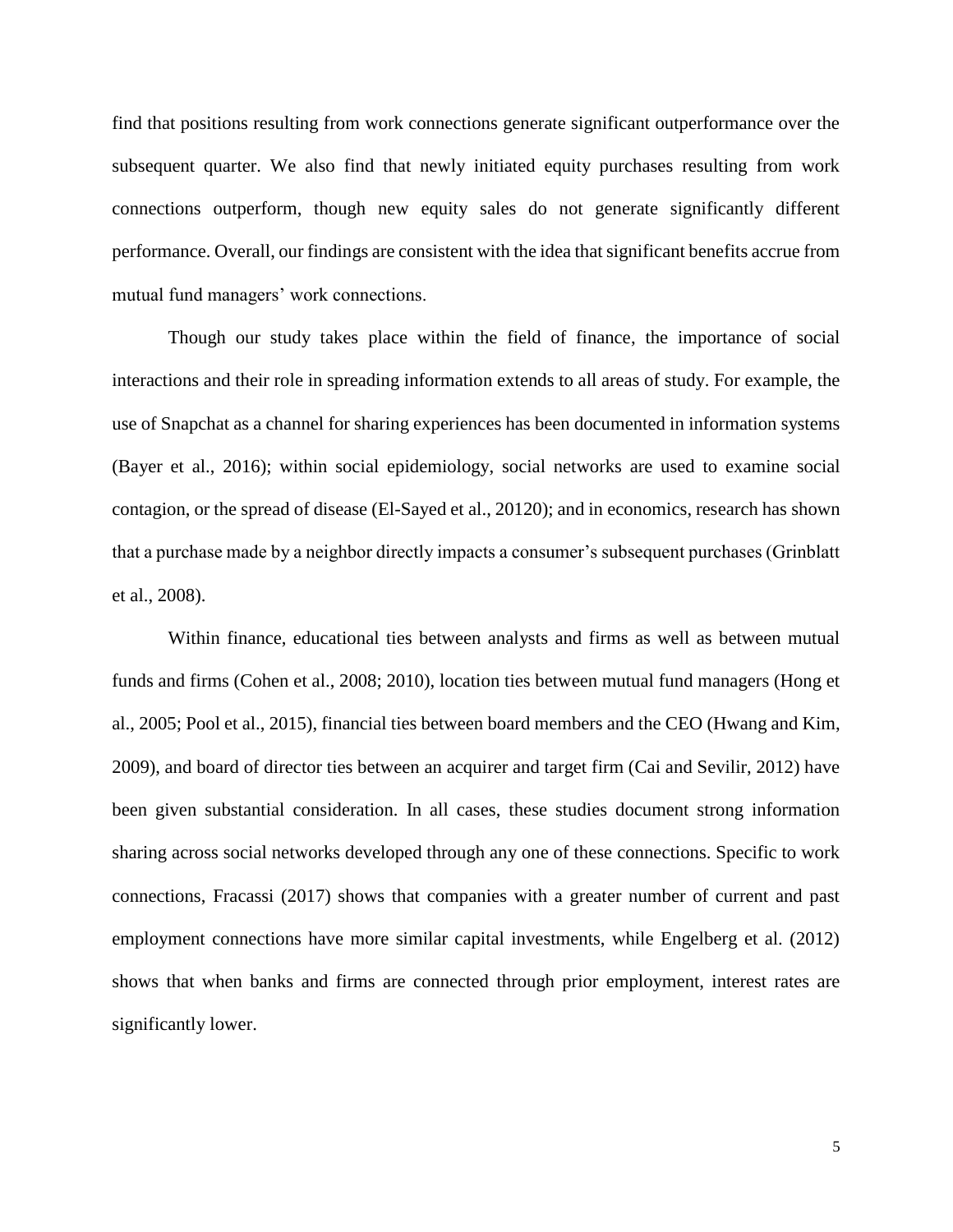Building on the social networking literature in finance, specifically that relating to work connections, we show that current and prior work connections significantly increase the amount of portfolio overlap among mutual fund portfolios. Furthermore, we show that the work connection is significantly stronger than connections stemming from neighbors or classmates. By showing that work connections explain a significant portion of portfolio overlap, and that the relation does not disappear when managers no longer work together, we highlight the long-term importance of work connections in constructing an actively managed portfolio, while also building on the literature examining the sources of investment ideas.

The remainder of our paper is organized as follows. Section 1 provides an outline of our data, collection process, and sample creation. In section 2 we describe our measures of portfolio overlap and provide sample descriptive statistics. Section 3 explores the relation between work connections and portfolio overlap. We examine how performance differs across measures of work connections in section 4. Section 5 provides our conclusion.

## **1. Data and Sample Creation**

Our investigation requires us to collect detailed data on a mutual fund manager's prior work history, address history, and education history to identify possible connections between a fund manager and other fund managers. To manage the scope of the data collection efforts, we focus on managers and funds in the top 35 families in the *Center for Research in Security Prices (CRSP) Survivor-Bias-Free U.S. Mutual Fund Database*, ranked by total assets of domestic equity funds under management, as of March 31, 2005. These 35 families account for 78.4% of assets under management in the mutual fund industry. Our sample is similar to the one used in Del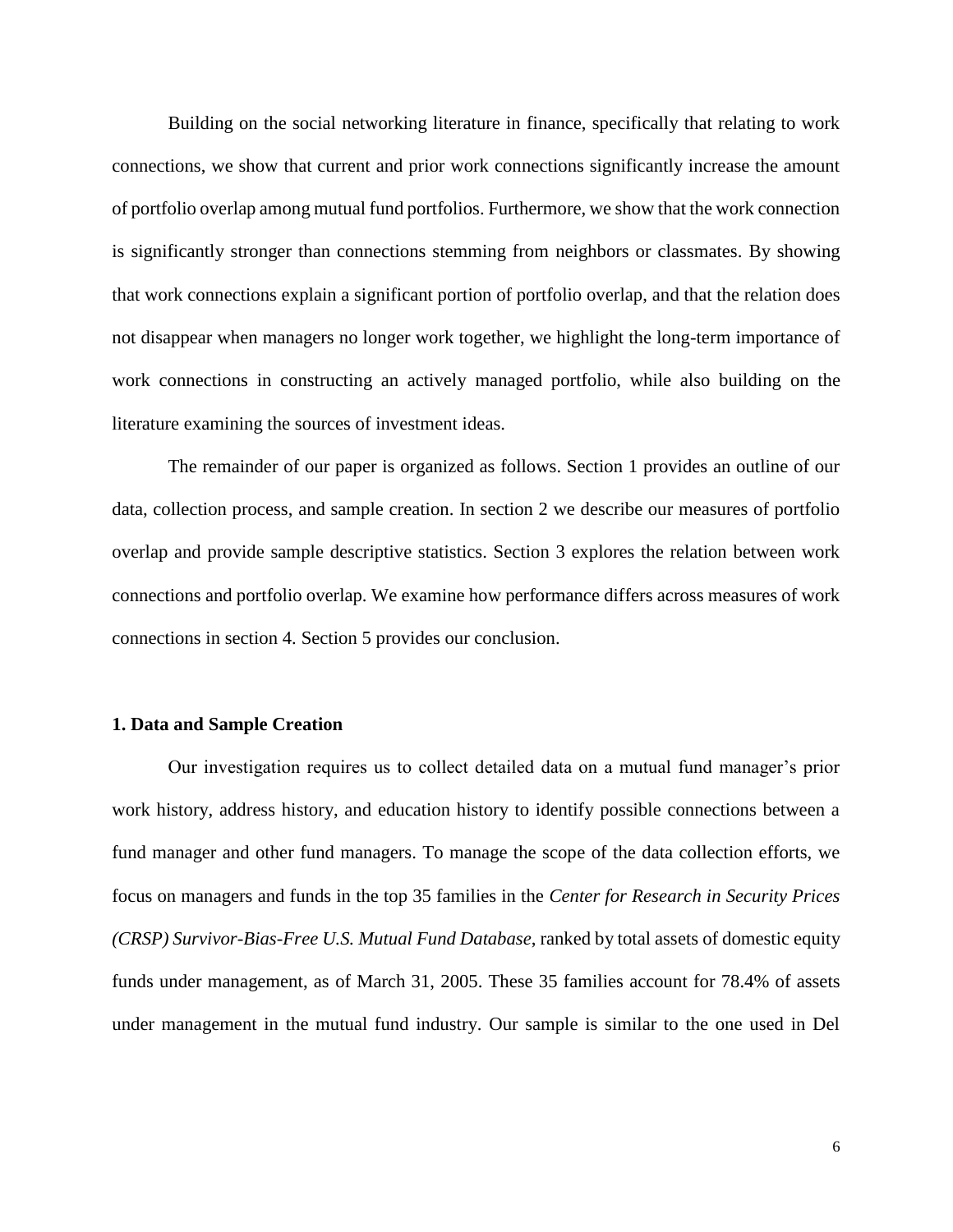Guercio et al. (2018), though we include the largest 35 families instead of 30 and include data from 2005 to 2016.

We identify domestic equity funds by relying on Lipper objective codes (CA, EI, G, GI, I, MC, MR, and SG). We exclude variable annuities and target date funds since these funds include a large component of fixed income investments in their portfolios. We add funds as these 35 families start new funds or acquire existing funds from other families during the sample period, and retain funds until they merge or liquidate.We match CRSP mutual funds to their corresponding SEC filings by using the links to fund prospectuses provided by the SEC in quarterly indexes. The matches are implemented based on exact name or ticker matches.<sup>2</sup> For any remaining unmatched funds, we identify close name matches and manually verify accuracy.

We first collect the names of the managers of each fund in our sample from the Statement of Additional Information, which is a required supplementary document to the fund's prospectus filed with the SEC (form N-1A with form type 485BPOS or 485APOS). The SEC requires funds to disclose all managers "responsible for the day-to-day management of the fund." We use information from SEC filings to ensure that we accurately capture all managers with a work connection. Patel and Sarkisian (2017) find that the accuracy rate of CRSP-reported managerial structures of funds is only 77% compared to SEC filings. On the other hand, they report that the accuracy rate of Morningstar Direct is 96%. Since we are also interested in whether managers have worked with each other in the past (before our sample period starts in 2005), and managers may work together on a team outside the top 35 families, we supplement our SEC data on fund managers' team connections with data from Morningstar Direct.

 $\overline{a}$ 

<sup>&</sup>lt;sup>2</sup> Available at https://www.sec.gov/Archives/edgar/full-index/. Since February 6, 2006, the SEC requires mutual funds to include tickers in their filings. We use a computer script to obtain tickers directly from the SEC Edgar website.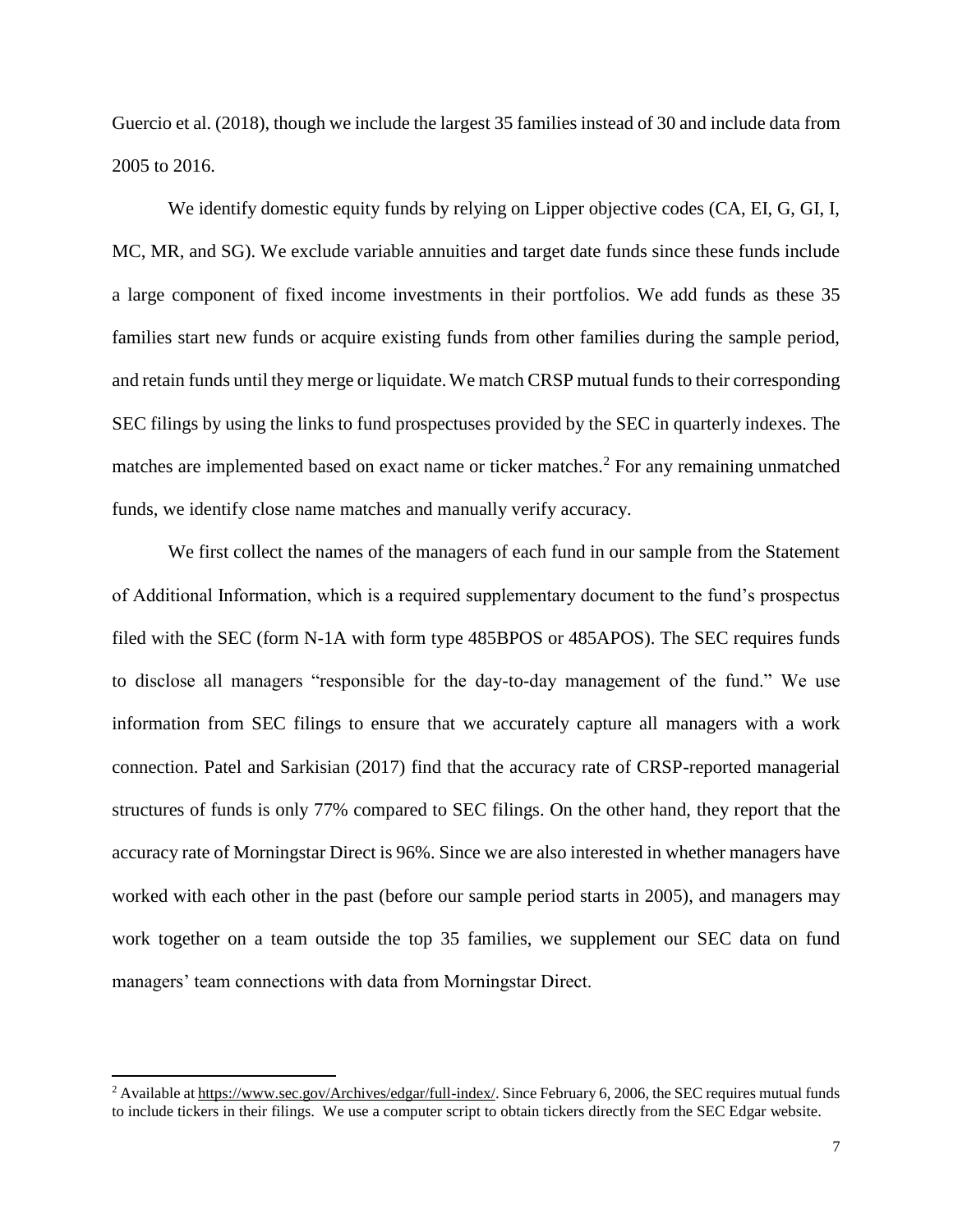Figure 1 illustrates the mechanics of our *Work Connection* variable. In this example we have three mutual funds and four fund managers. Our managers of interest are the mangers of Fund A, John and Mary. John and Mary manage Fund A together and are therefore connected through this fund. John is also the manager of Fund B with Steve, and Mary is also the manager of Fund C with Ben. Our *Work Connection* variable is denoted by the solid arrow connecting Funds B and C. We classify this as a work connection because John and Mary connect the two funds through their joint management of the third fund, Fund A. We do not include fund-pairs A-B or A-C in our analysis because these fund pairs share a common manager and would have built-in overlap in holdings and performance. Our work connection of interest is outside of the jointly managed fund, or in this case, fund-pair B-C.

# [*Insert Figure 1 near here*]

Next, we hand collect data on managers' education history from manager biographies reported in fund prospectuses, Morningstar, Bloomberg, and LinkedIn profiles. To ensure the accuracy of manager matches to Bloomberg and LinkedIn profiles, we verify that the names of managers' fund families match the names of employers reported on Bloomberg and LinkedIn. For each manager, we collect all undergraduate and graduate degrees he or she has received, universities that grant the degrees, majors, and graduation years if available. Cohen et al. (2008) find that mutual fund managers tend to invest in firms they are connected with via board members who share their educational networks. Following the definitions used in their paper, we identify four types of educational network connections within each mutual fund manager pair based on whether two fund managers attended the same school (CONNECTED1), attended the same school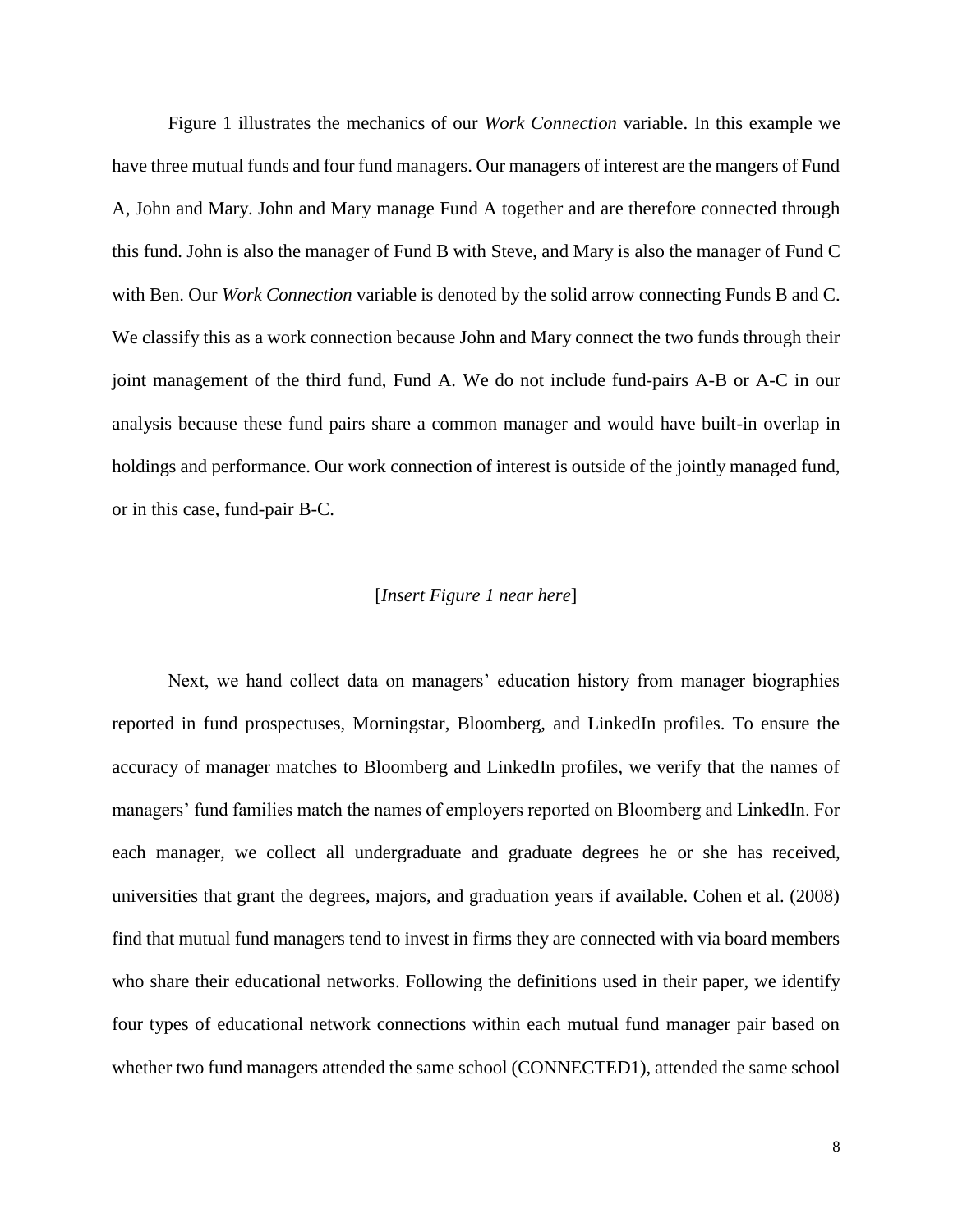and received the same degree (CONNECTED2), attended the same school and graduated at the same time (CONNECTED3), and attended the same school, received the same degree, and graduated at the same time (CONNECTED4). Throughout our analysis, we use the definition of CONNECTED3 (attending the same school and graduating at the same time) in all of our tests.

Lastly, we hand collect data from Lexis Nexis public records to identify mutual fund managers who may be neighbors. Pool et al. (2015) find that managers who are neighbors tend to have higher overlap in fund holdings and trades than non-connected manager pairs. Since managers with a work connection may also choose to live near each other, we need to control for the neighbor connection to ensure that the result we obtain for the *Work Connection* variable is not confounded by the neighbor effect. Our methodology is similar to that used in Pool et al. (2015). First, we conduct a search of public records of each manager based on his or her full name and current age.<sup>3</sup> If this search yields only one single match, we capture the address history reported for that person. If the search yields multiple matches, we limit the matches to only people living within 50 miles of the fund family's headquarters location during the manager's period of employment. If this procedure yields one single match, we capture the address history reported for that person. We do not capture address history for managers matched to multiple different people in Lexis Nexis. We then construct a database of manager-pair-date distances between homes. We denote *Neighbor* as an indicator variable equal to one of a pair of managers is living in the same

 $\overline{\phantom{a}}$ 

<sup>&</sup>lt;sup>3</sup> We hand collect birth year or current age from manager biographies in prospectuses, Morningstar, Bloomberg, or LinkedIn profiles. If the data is not available, we estimate current age by assuming that the manager is 22 years old when graduating from her undergraduate university. When conducting public record searches in Lexis Nexis, we use an age range of estimated current age  $+/- 2$  to mitigate any inaccuracy inherent in our assumption. For example, if manager John Smith's estimated current age is 55, we search for any person named John Smith with age ranging from 53 to 57.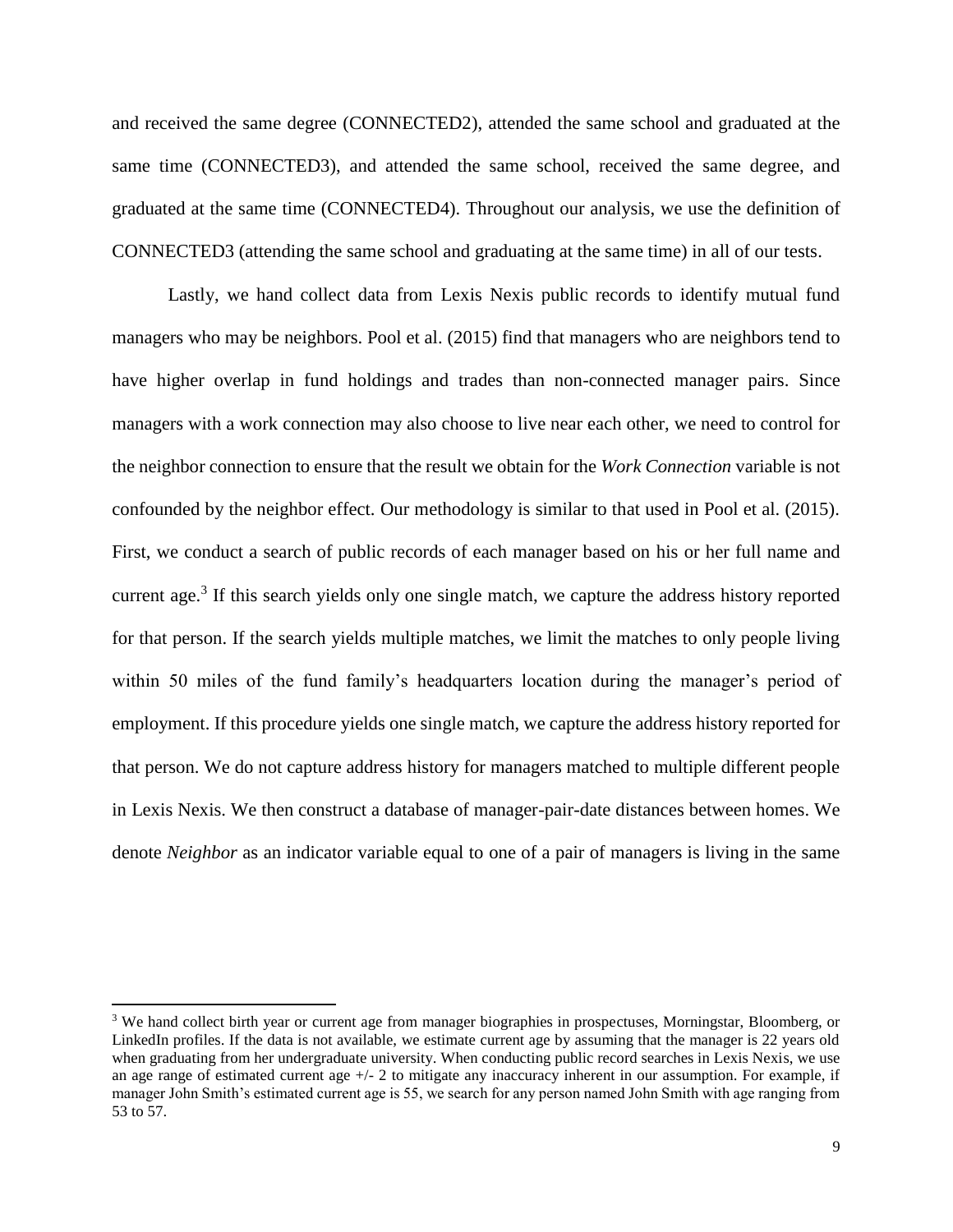zip code at a particular point in time.<sup>4</sup> We denote *Prior Neighbors* as an indicator variable equal to one if a pair of managers used to live in the same zip code but no longer live near each other.

Our final sample includes 1,416 unique managers and 713 unique funds from 2005 to 2016. We document over 4.7 million manager-pair-quarter connections and over 1.7 million fund-pairquarter connections in total.

### **2. Portfolio Overlap and Descriptive Statistics**

In this section we describe our calculation of portfolio overlap, buy overlap, and sale overlap. We then present sample descriptive statistics.

## *2.1. Overlap Calculations*

 $\overline{a}$ 

A mutual fund manager is tasked with selecting the securities to be included in the fund portfolio and assigning weights to the securities. Obtaining trade insights from other fund managers can be very valuable. Pool et al. (2015) examine how mutual fund managers obtain investment ideas from their neighbors using a measure of portfolio overlap. Following this method, we calculate portfolio overlap as:

$$
Portoverlap_{i,j,t} = \sum\nolimits_{k,h_t} \min\{w_{i,k,t}, w_{j,k,t}\},\qquad(1)
$$

where  $w_{i,k,t}$  is fund *i*'s portfolio weight in stock *k* during quarter *t*,  $w_{j,k,t}$  is fund *j*'s portfolio weight in stock *k* during quarter *t*, and *h<sup>t</sup>* is the set of all stocks held by funds *i* and *j* as reported at the end

<sup>&</sup>lt;sup>4</sup> We take a simpler approach than Pool et al. (2015) in defining neighbors as managers living in the same zip code, whereas they calculate the actual driving distance between the homes of the fund managers.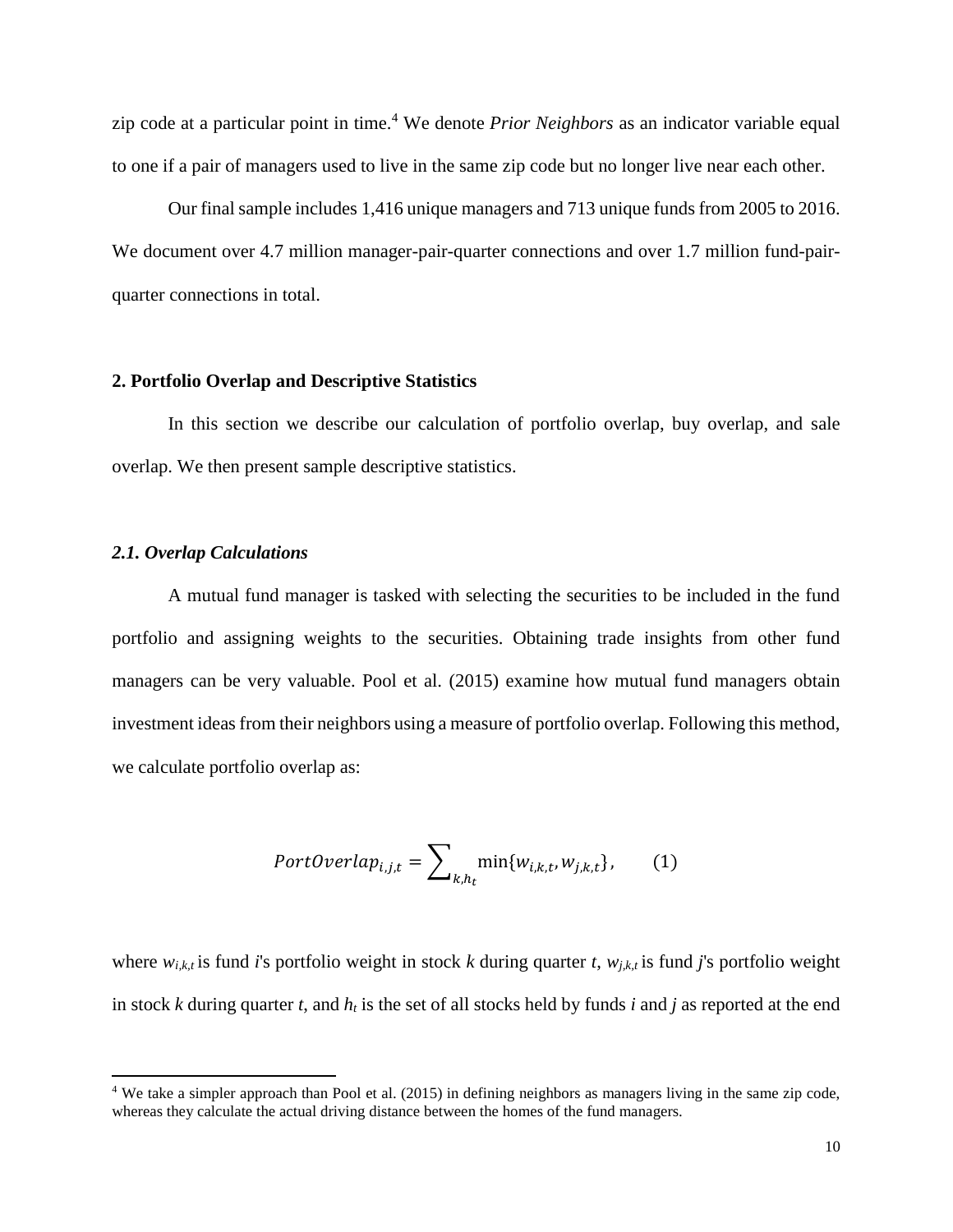of quarter *t*. This measure is aggregated to the mutual fund pair level ( $PortOverlap_{i,j,t}$ ) and measures the percentage of overlap in holdings between two mutual funds in a given quarter.

In addition to general overlap in holdings, one signal of potential information sharing is if there is overlap in the trades that are taking place between two funds. We examine how purchases and sales overlap across funds as well. Our trade specific measures of overlap are also as in Pool et al. (2015):

*BuyOverlap<sub>i,j,t</sub>* = 
$$
\frac{\sum_{k,z_t} \min\{I_{i,k,t}^+, I_{j,k,t}^+\}}{\min\{\sum_{k,z_t} I_{i,k,t}^+, \sum_{k,z_t} I_{j,k,t}^+\}},
$$
 (2)

and

$$
SaleOverlap_{i,j,t} = \frac{\sum_{k,z_t} \min\{I_{i,k,t}^-, I_{j,k,t}^-\}}{\min\{\sum_{k,z_t} I_{i,k,t}^-, \sum_{k,z_t} I_{j,k,t}^-\}},
$$
(3)

where  $I_{i,k,t}^{+}$  is one if fund *i* increased the number of shares in stock *k* between time  $t - 1$  and *t*, and zero otherwise.  $I_{i,k,t}^-$  is one if fund *i* decreased the number of shares in stock *k* between time  $t - 1$ and  $t$ , and zero otherwise.  $Z_t$  is the union of all stocks traded by funds  $i$  and  $j$ . The numerators represent common purchases in Eq. (2) and common sales in Eq. (3), measured across each fund pair. We standardize each value by the number of buys (sales) for the measure of *BuyOverlap* (*SaleOverlap*) of the individual funds. Measures of directional overlap range between zero and one. For a more detailed discussion of these measures see Pool et al. (2015).

### *2.2. Sample Descriptive Statistics*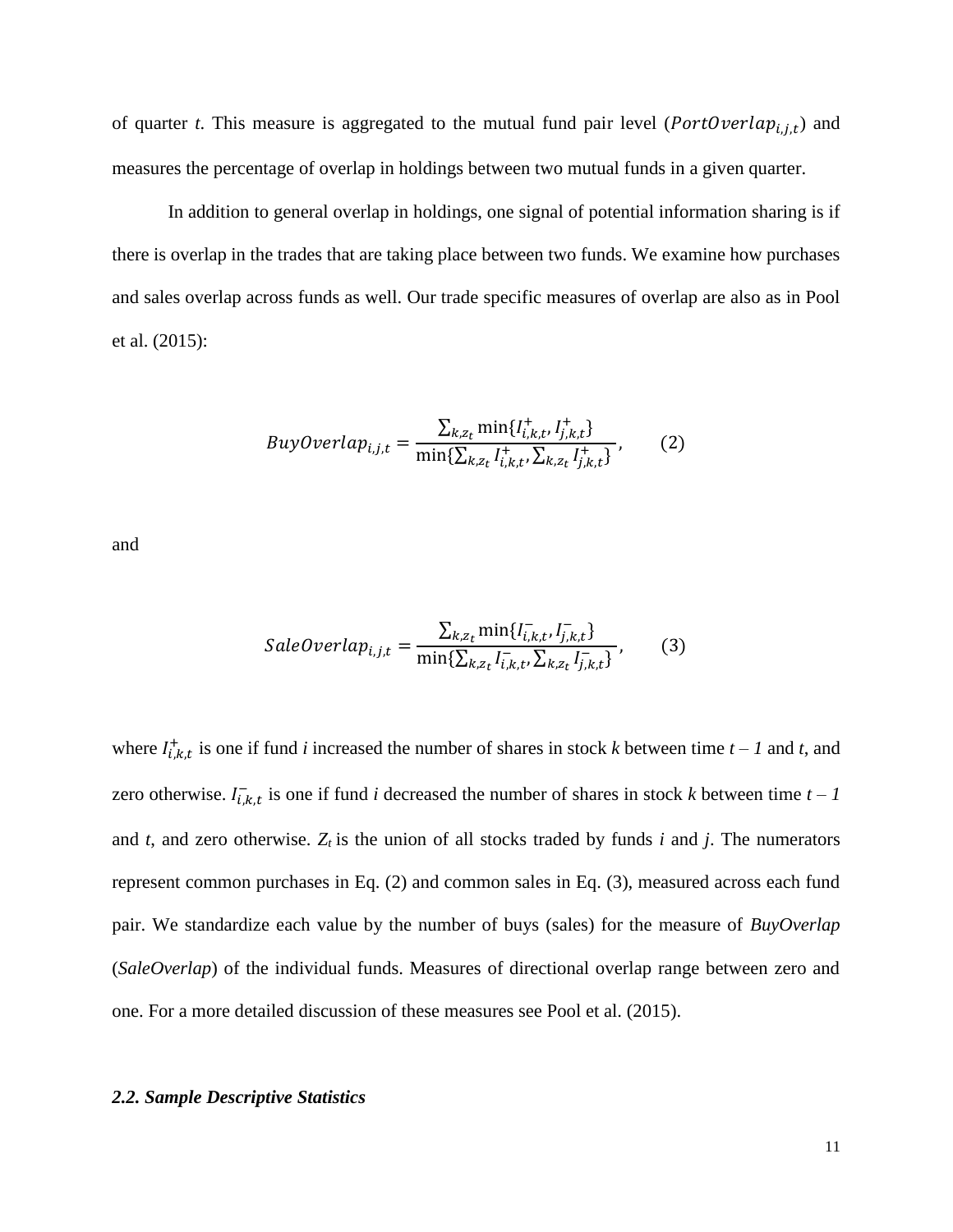We present sample descriptive statistics in Table 1. Panel A contains descriptive statistics at the fund-quarter level, Panel B at the manager-pair level, and Panel C at the fund-pair level. Within Panel A we observe an average fund size of \$4.5 billion, with average monthly fund flows of 2.2%, average fund expense ratios of just over 1%, and quarterly gross alphas of just under 0.4%. Relative to other studies (Kacperczyk, et al., 2014; Cici et al., 2017), we have larger average fund sizes, though the remainder of our sample characteristics are similar despite our focus on the top 35 fund families. Of all manager pairs, we observe 0.3% with a work connection, 0.3% with a neighbor connection (a similar magnitude to that of Pool et al., (2015)), and 0.2% with a Connected 3 Education connection. These small numbers indicate that connections across managers are uncommon among the full sample possible manager pairs. Finally, we observe 0.6% of fund pairs in Panel C with a work connection, 1.2% with a neighbor connection, and 1.4% with an education connection. Connections at the fund-pair level are more common because many mutual fund have multiple fund managers, and whenever at least one pair of fund managers within a fund has a connection, we assign the entire fund-pair as connected.

#### [*Insert Table 1 near here*]

In Table 2 we explore values of portfolio overlap across various subsamples in Panel A, buy overlap in Panel B, and sale overlap in Panel C. Overall, we find that regardless of the type of social connection, all measures of portfolio overlap, buy overlap, and sale overlap measures are significantly greater at the funds with a connection. Specifically, we find that the greatest differences in all overlap measures are found at funds where managers currently work together at another fund, followed by funds where managers previously worked together. In the case of total overlap, funds with a current work connection have on average 14.4% portfolio overlap while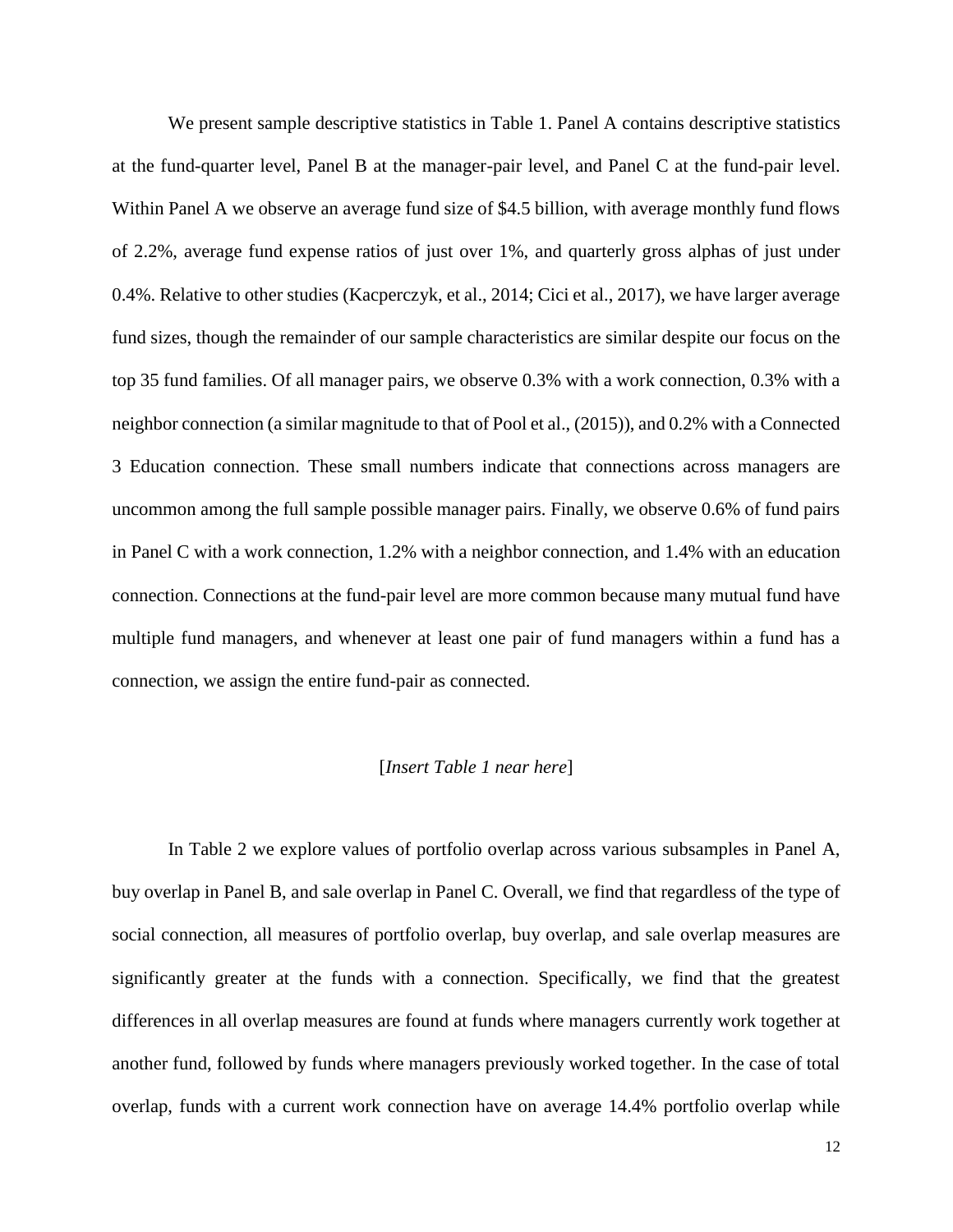those with no connection have just 8.7%, and looking at historical work connections yields an average overlap of 13.4%. Measures of total overlap, sale overlap, and buy overlap are even greater when two funds in the pair are managed by single managers only, with values as high as 23.0% for total overlap. In contrast to the overlap measures associated with work connections, we observe much smaller values for educational connections (10.8%) and neighborhood connections (11.4%). Our overlap descriptive statistics indicate how important work connections are when considering how mutual fund managers share investment ideas.

# [*Insert Table 2 near here*]

We ensure that our portfolio overlap values are not driven by one particular period of time in Figure 2. Each year of our sample, we calculate the average portfolio overlap for mutual funds with and without a work connection and graph the yearly averages. We observe a consistently higher value of portfolio overlap during every year of our sample, with no large outliers. Our findings do not indicate the presence of any time specific patterns.

## [*Insert Figure 2 near here*]

#### **3. Work Connections and Portfolio Overlap**

In this section we examine the relation between work connections and portfolio overlap across team managed and single managed funds. We then look at how the duration of a work connection impacts portfolio overlap. We finish with a placebo-test of index mutual funds.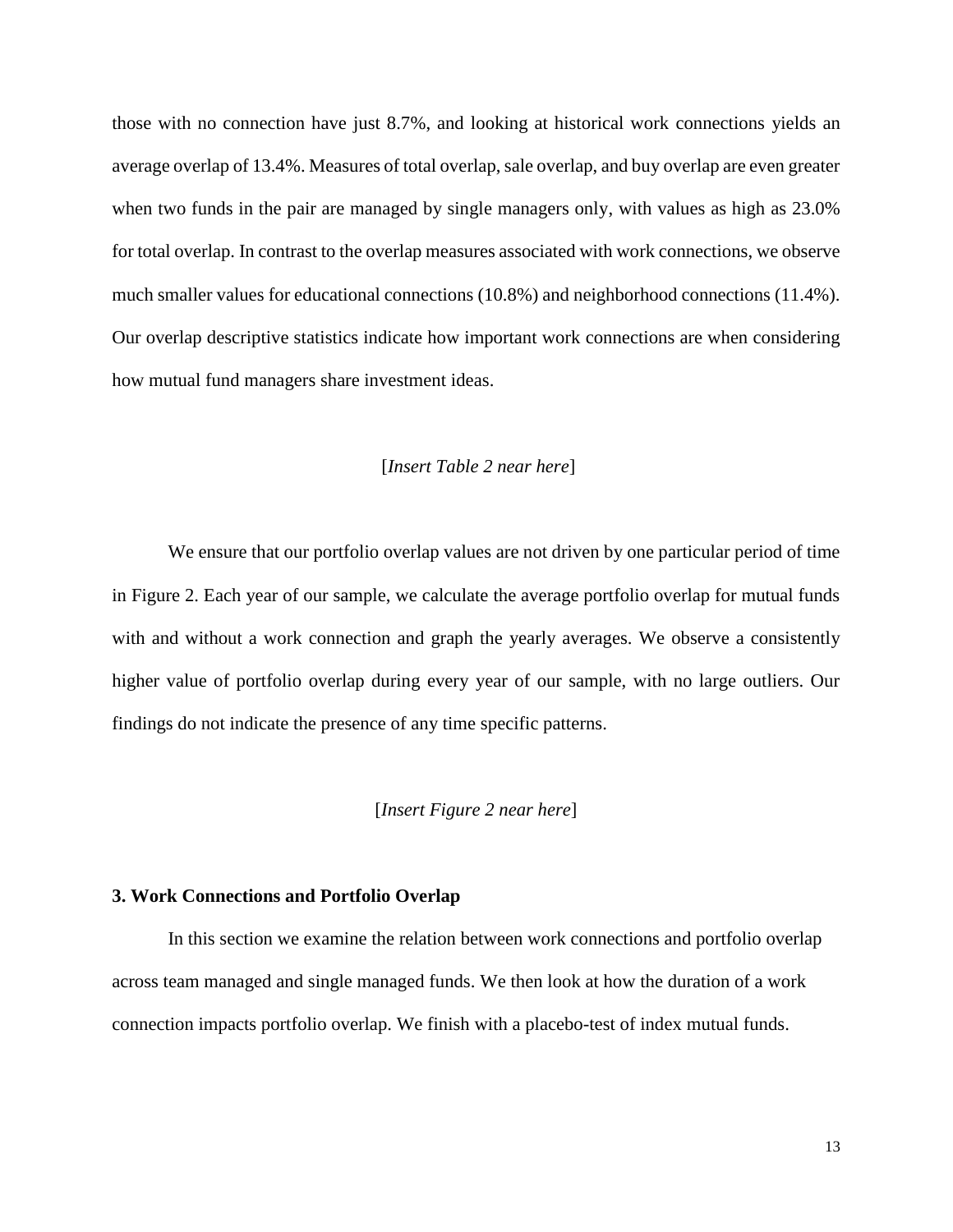#### *3.1. Work Connections and Shared Investment Ideas*

We explore the impact of social networks further through a multivariate regression:

*Overlap<sub>i,j,t</sub>* = 
$$
\beta_1
$$
*Work Connection<sub>i,j,t</sub>* +  $\beta_2$ *Prior Work Connection<sub>i,j,t</sub>*  
+  $\beta_3$ *Other Connections<sub>i,j,t</sub>* + *Controls<sub>i,j,t</sub>* +  $\varepsilon_{i,j,t}$ , (4)

where *Overlap* takes on the value of *PortOverlap* in columns 1 through 3 of Table 3, the value of *SaleOverlap* in columns 4 through 6, and the value of *BuyOverlap* in columns 7 through 9. Our variable of interest, *Work Connectioni.j.t* is an indicator variable that takes on the value of one if at least one manager of fund *i* also manages a fund with at least one manager of fund *j* during quarter *t*, and zero otherwise. *Prior Work Connectioni.j.t* is an indicator variable that takes on the value of one if at least one manager of fund *i* managed a fund with at least one manager of fund *j* during the past, and zero otherwise.

We define *Neighborsi.j.t* as an indicator variable equal one if at least one manager from fund *i* is a neighbor of a manager from fund *j* during quarter *t*, and zero otherwise (Pool et al., 2015), *Prior Neighbors<sub>i.j,t</sub>* as an indicator that takes on the value of one if at least one manager from fund *i* was a neighbor or a manager from fund *j* in the past, and we define *Educationi.j.t* as an indicator variable equal to one if at least one manager from fund *i* shares an educational connection with a manager from fund *j* during quarter *t*, and zero otherwise. For educational connection, we adopt the CONNECTED3 definition from Cohen et al. (2008), with two managers sharing a connection if they attended the same school and graduated at the same time. Other control variables include an indicator variable that takes on the value of one if the two mutual funds in a pair are located in the same city and zero otherwise, the log of the absolute value of the difference in total net assets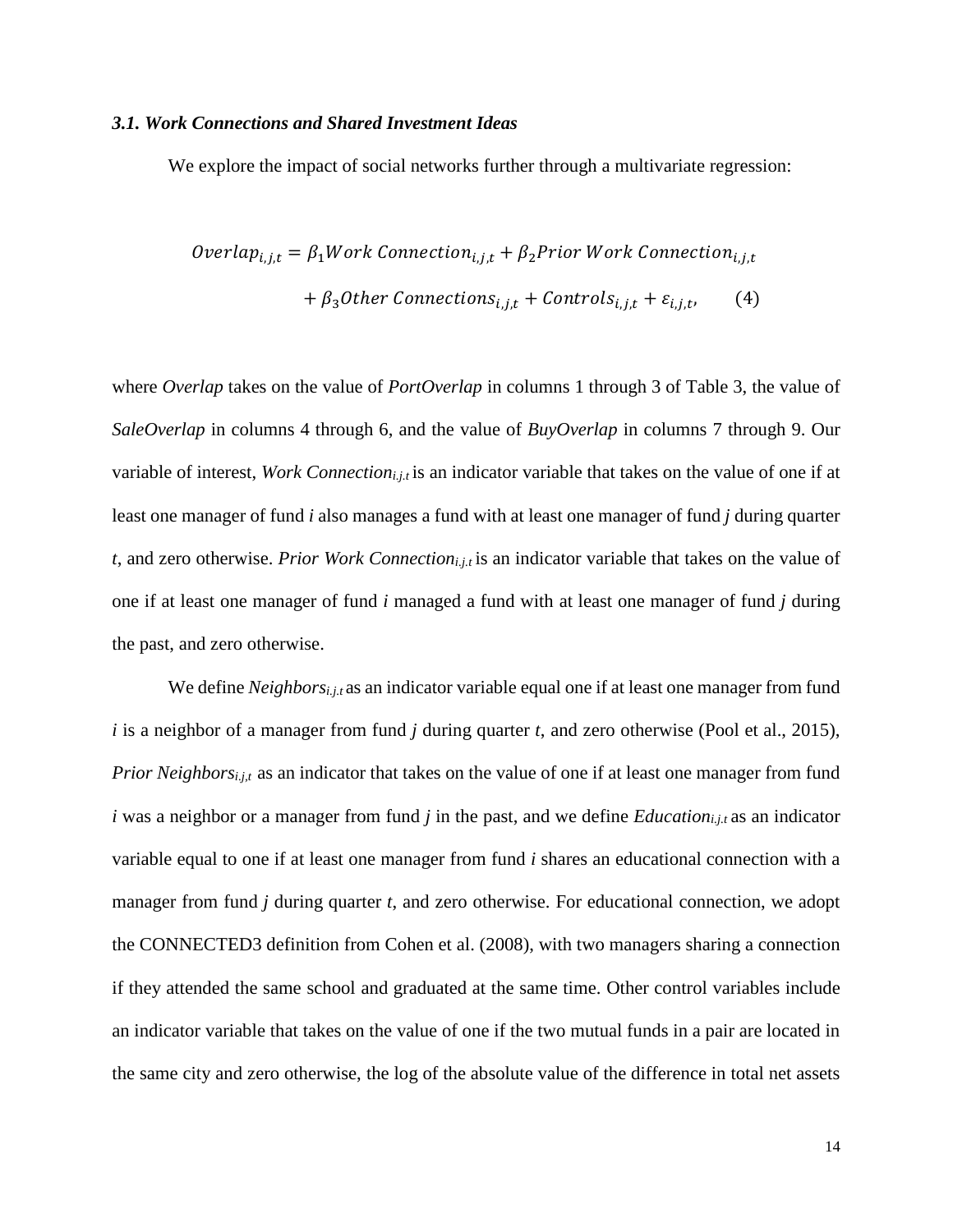between each mutual fund in the pair, and an indicator variable equal to one if each mutual fund in a pair are in the same investment objective. As in Pool et al. (2015), we cluster standard errors two-ways by each fund in the pair.

We first determine that managers sharing a work connection have greater portfolio overlap than those without this shared connection. If our multivariate results mirror our univariate ones, we expect to find a significant and economically meaningful coefficient on *Work Connection*. Our models in columns 2, 5, and 8 confirm that work connections are associated with greater portfolio overlap, buy overlap, and sale overlap, with 3.2%, 3.3%, and 2.6% more overlap, respectively. Relative to other current connections, the importance of the connections developed through work represent between 65.0% and 113.4% greater importance to measures of portfolio overlap.

## [*Insert Table 3 near here*]

Given the amount of time spent at work, the results presented thus far support the importance of the work connection. Next, we investigate if this work connection still remains significant even after managers are no longer co-workers. In Columns 3, 6, and 9 we include measures of past work connections and past neighbors. Across all three measures of overlap, we observe a strong and positive coefficient on *Prior Work Connection*, though of a slightly smaller magnitude than what we simultaneously observe for current *Work Connection*. For measures of portfolio overlap, buy overlap, and sale overlap, prior work connections are 85.9%, 67.0%, and 72.1% as important as current work connections. In contrast, managers who were neighbors in the past only display greater sale overlap. This indicates that the connections developed while working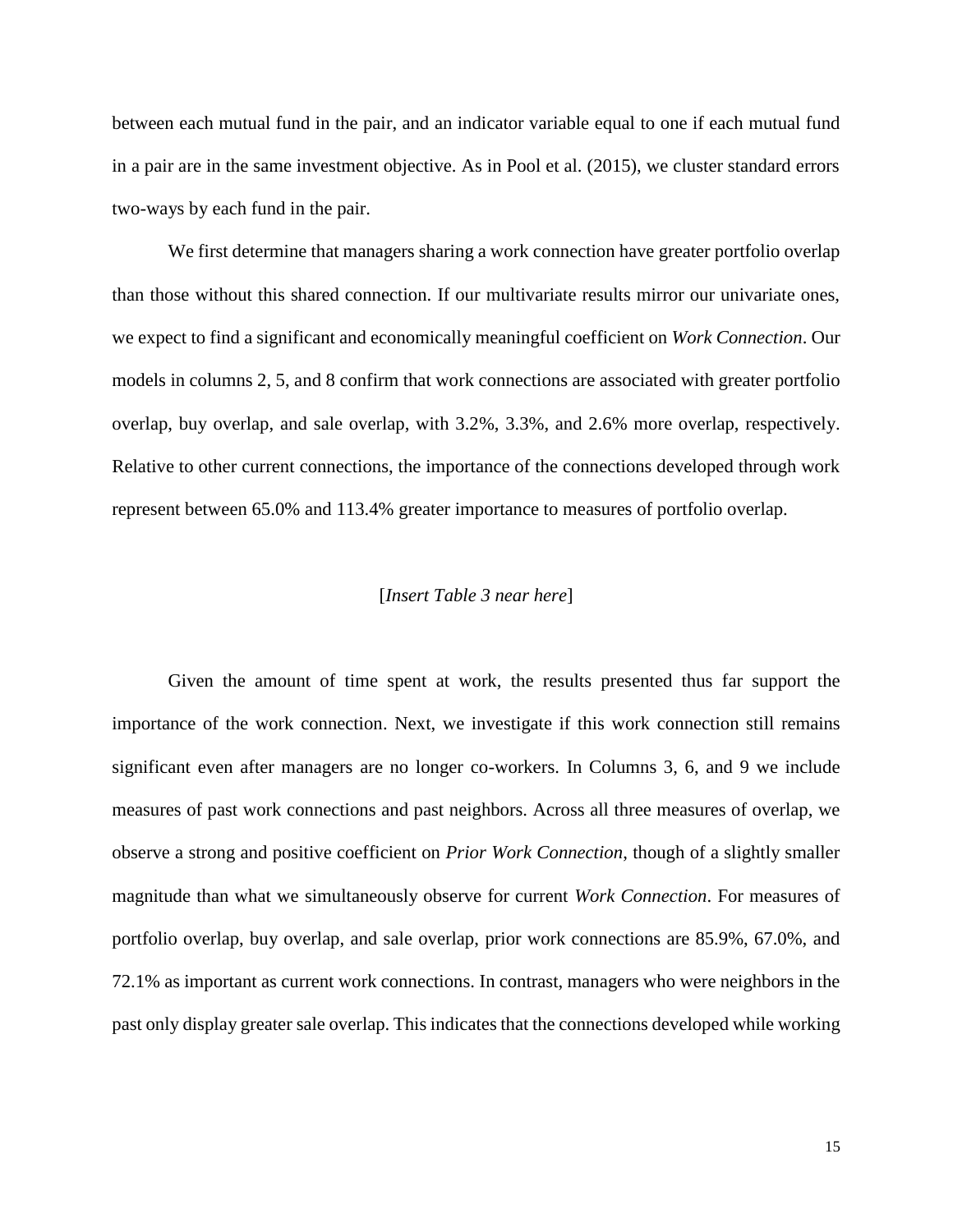together last beyond the time managers actually spend as coworkers, further highlighting the importance of understanding how work connections impact portfolio allocation decisions.

## *3.2. Single Managers, Work Connections, and Shared Investment Ideas*

Results presented in Table 3 show the importance of work connections in sharing investment advice across all mutual funds. However, many funds are team managed, reducing the direct decision-making authority given to any one manager. In this analysis, we focus on mutual funds managed by single managers. We consider single managed funds as those fulfilling the following requirements: Mutual fund A is managed by two (or more) managers. Each of the two managers also manages another single-manager mutual fund (fund B and C). This relationship allows for a work connection through A while also giving each manager sole responsibility for funds B and C, respectively.

We test the impact at single-manager mutual funds by replicating the tests of Eq. (4) on a subsample of single-manager funds in Table 4. Results confirm our findings from Table 3 and illustrate how work connections matter more among single-manager mutual funds. Whereas work connections among all funds increase measures of overlap between 2.6% and 3.3%, among single managed funds that increases to between 4.6% and 7.1%. Furthermore, prior work connections are of greater importance as well, with increases in overlap, buy overlap, and sale overlap increasing by 6.9%, 6.4%, and 5.1%, respectively. Results from our sample of single-manager funds support the idea that fund managers share investment ideas with their colleagues, both present and past.

[*Insert Table 4 near here*]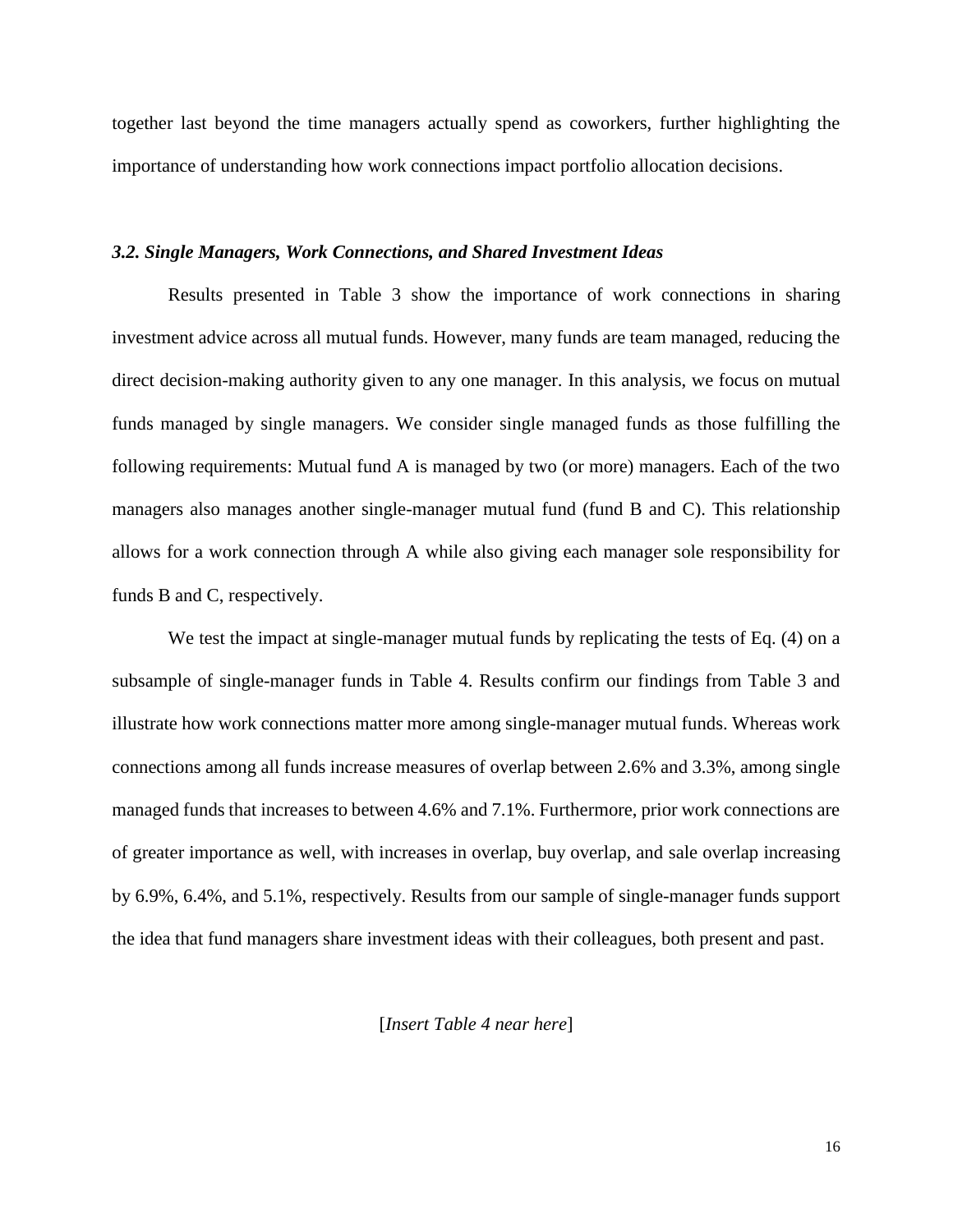## *3.3. Duration of work connection*

Trust is built over time, through repeated interactions with individuals (Sabel, 1993). As a result, we expect the impact of a work connection to increase the longer period two individuals spend working together. We explore this in Table 5 by including a measure for the duration of current work connections as well as for the duration of prior work connections. We include as control variables those included in Tables 3 and 4. We explore portfolio overlap in columns 1 and 2, buy overlap in columns 3 and 4, and sale overlap in columns 5 and 6. Odd columns exclude connections outside of work, and even columns include current and prior neighbors as well as educational connections.

As suggested by the trust work of Sabel (1993), idea sharing becomes more pronounced as connections lengthen. Among current work connections, those with an average duration have 1.3% more overlap, 1.8% more buy overlap, and 1.5% more sale overlap. For each standard deviation increase in the duration of a current work connection, overlap measures increase by 0.17%, 0.14%, and 0.09%, respectively. Whereas prior work connections matter, the duration of those connections is less important, as we observe positive, but insignificant coefficients on all measures of past work connection duration. The implications of Table 5 are consistent with the notion of trust discussed by Sabel (1993), and indicate that the strength of a work connection grows over.

#### [*Insert Table 5 near here*]

#### *3.4. Index Mutual Funds*

Among our sample of actively managed mutual funds we observe that work connections result in significantly greater overlap in portfolio holdings, securities purchases, and securities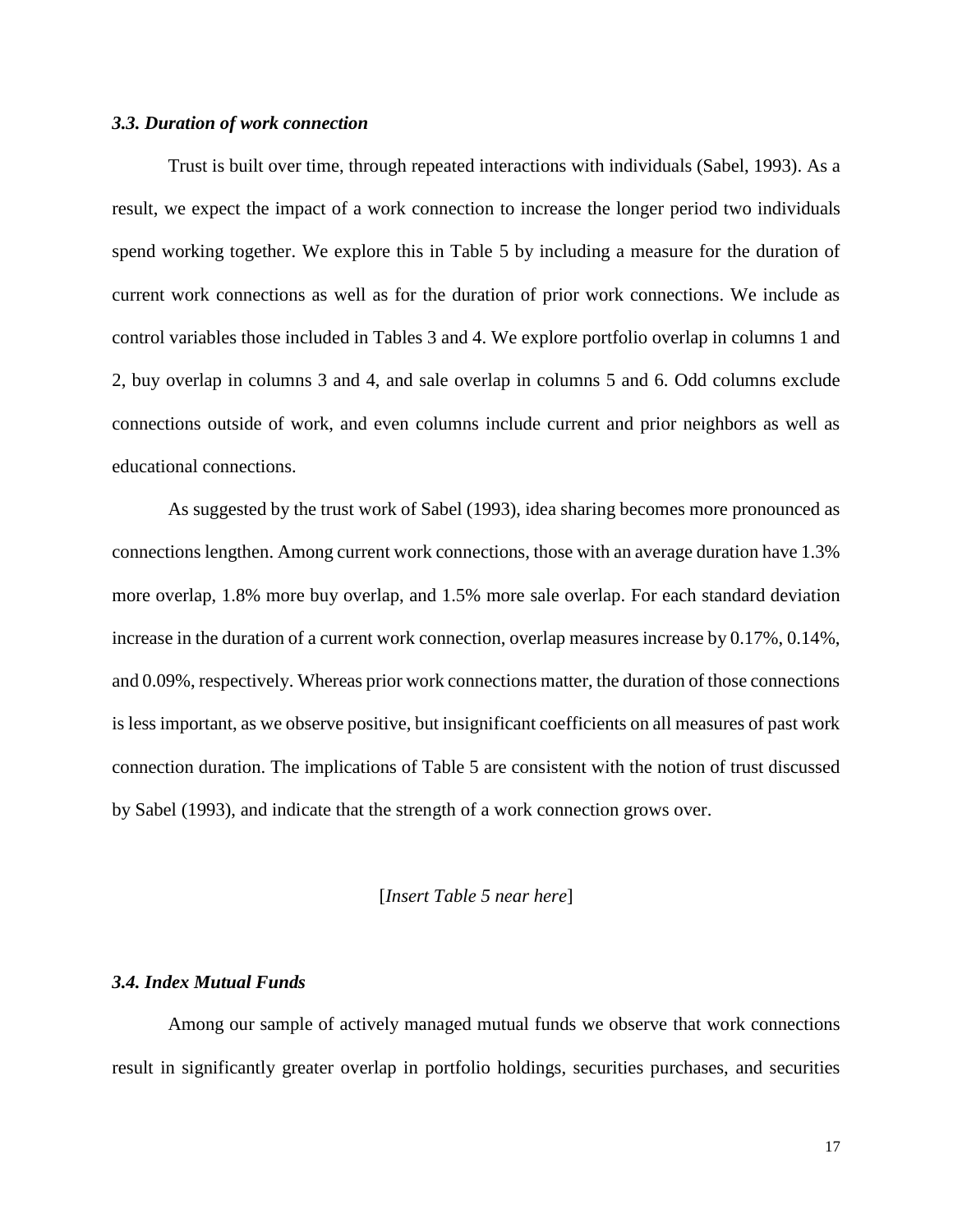sales between two funds. To ensure our result is not mechanical in nature, we utilize index mutual funds as a placebo test. While index mutual fund managers can still cultivate work connections, they have little to no authority regarding which equities they choose to hold. Because their holdings are mandated by the underlying index, work connections should not impact index mutual funds in the same way they impact active funds. We replicate the tests from Table 3 on a sample of index mutual funds, including measures of *Work Connection, Education, MF Same City, MF TNA Diff,*  and *Same Objective* as calculated in Eq. (4). We do not include the *Neighbors* variable because of data availability restrictions.

Results presented in Table 6 confirm our hypothesis that index fund managers do not increase portfolio overlap through work connections. Coefficients across portfolio overlap, buy overlap, and sale overlap are not significantly different from zero. This non-result shows that workbased connections are important at *only* actively managed mutual funds as a source of shared investment ideas.

### [*Insert Table 6 near here*]

#### **4. Performance of Connected Trades**

We document significant increases in overlap of portfolio holdings, portfolio purchases, and portfolio sales associated with work connections. Whether the shared investments help or hurt fund performance are an empirical question. A negative outcome of shared investment ideas through work connections involves the free rider problem. Han and Yang (2013) model this free rider problem when information is costly to obtain. In the Han and Yang environment, shared investment ideas through work connections represent a negative. In contrast, Cici et al. (2017)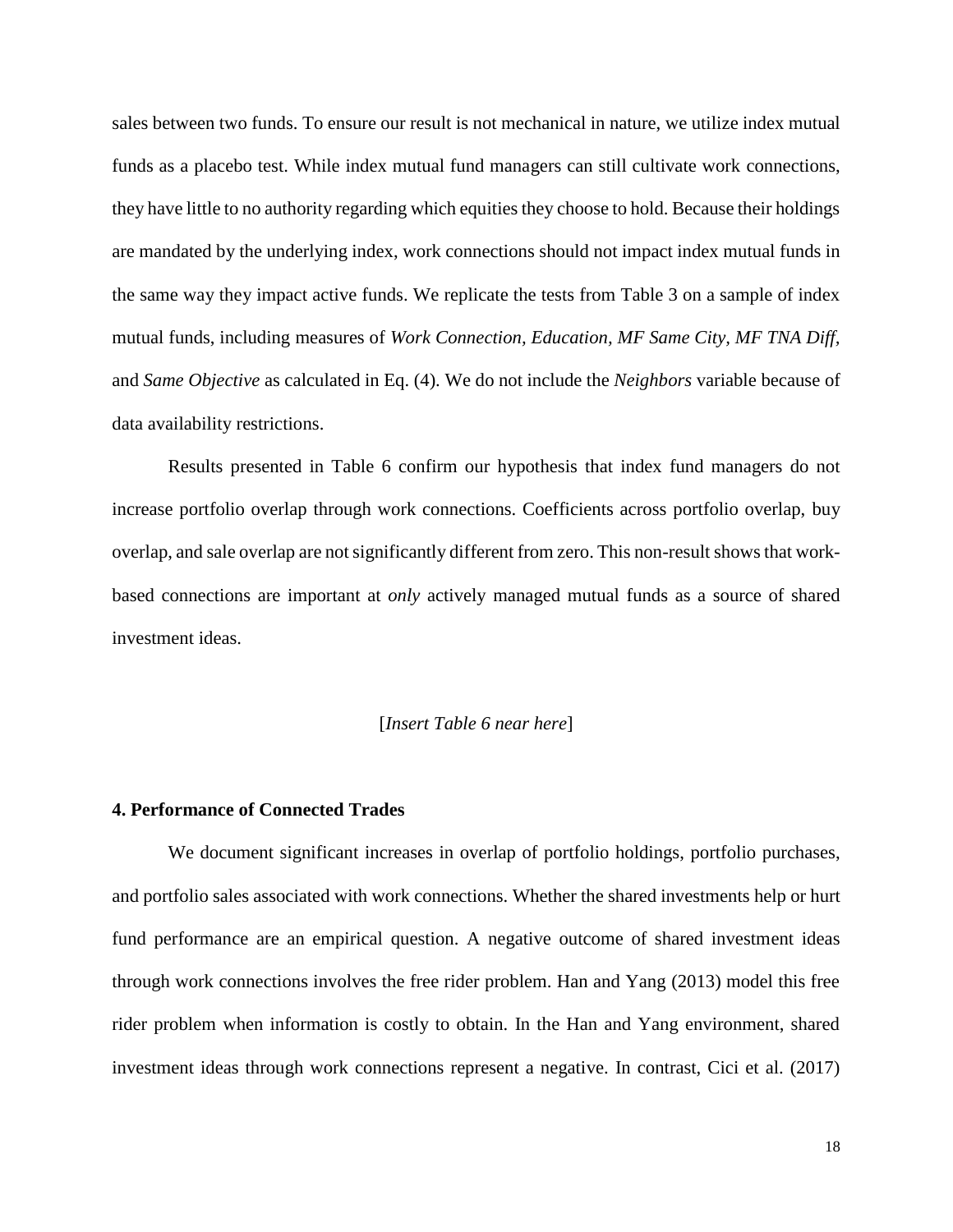show that within fund families, quickly sharing investment information leads to an increase in fund performance, a net positive for shared ideas through work connections. In this section we explore the relation between work connections, overlapping buying or selling, and subsequent stock performance.

Our primary focus is on a measure of excess buying relative to what all other mutual funds in our sample do. If all funds in our sample purchase Apple during a quarter, a fund with a work connection buying Apple should not be of interest. Rather, if all funds in our sample purchase Apple at 5% of their portfolio TNA and a fund with a work connection purchases Apple at 8% of their portfolio TNA, their excess buy amounts to 3%. By using excess buying, we remove marketwide buying trends and focus on fund specific decisions. We replicate this process with selling, taking the absolute value so that excess selling is a positive number for ease of interpretation. We focus our performance tests on individual stocks, and measure performance as monthly DGTW excess returns (Daniel et al., 1997) averaged over the quarter as in Pool et al. (2015).

We examine the relation between work connections, excess buying (selling), and holding performance as:

DGTW Returns<sub>i.s.t+1</sub> =  $\beta_1$ Work Connection Buy<sub>z.s.t</sub> +  $\beta_2$ Excess Buy<sub>i.s.t</sub>

 $+\beta_3 Work$  Connection Buy<sub>z,s,t</sub>  $\times$  Excess Buy<sub>i,s,t</sub> + Fixed Effects +  $\varepsilon$  (5)

The unit of analysis is fund-stock-quarter observations. DGTW Returns<sub>i.s.t+1</sub> is the average monthly DGTW excess return of stock *s* in fund *i* averaged over quarter *t+1*. Work Connection Buy<sub>z, s,t</sub> is an indicator variable equal to one if the stock *s* is purchased by at least one other fund (any fund *z* that's not fund *i*) with a work connection during quarter *t*. Excess Buy<sub>i,s,t</sub> is measured as the percent of portfolio *i* TNA allocated to the purchase of stock *s* during quarter *t* minus the average portfolio weight attributed to the purchase of stock *s* during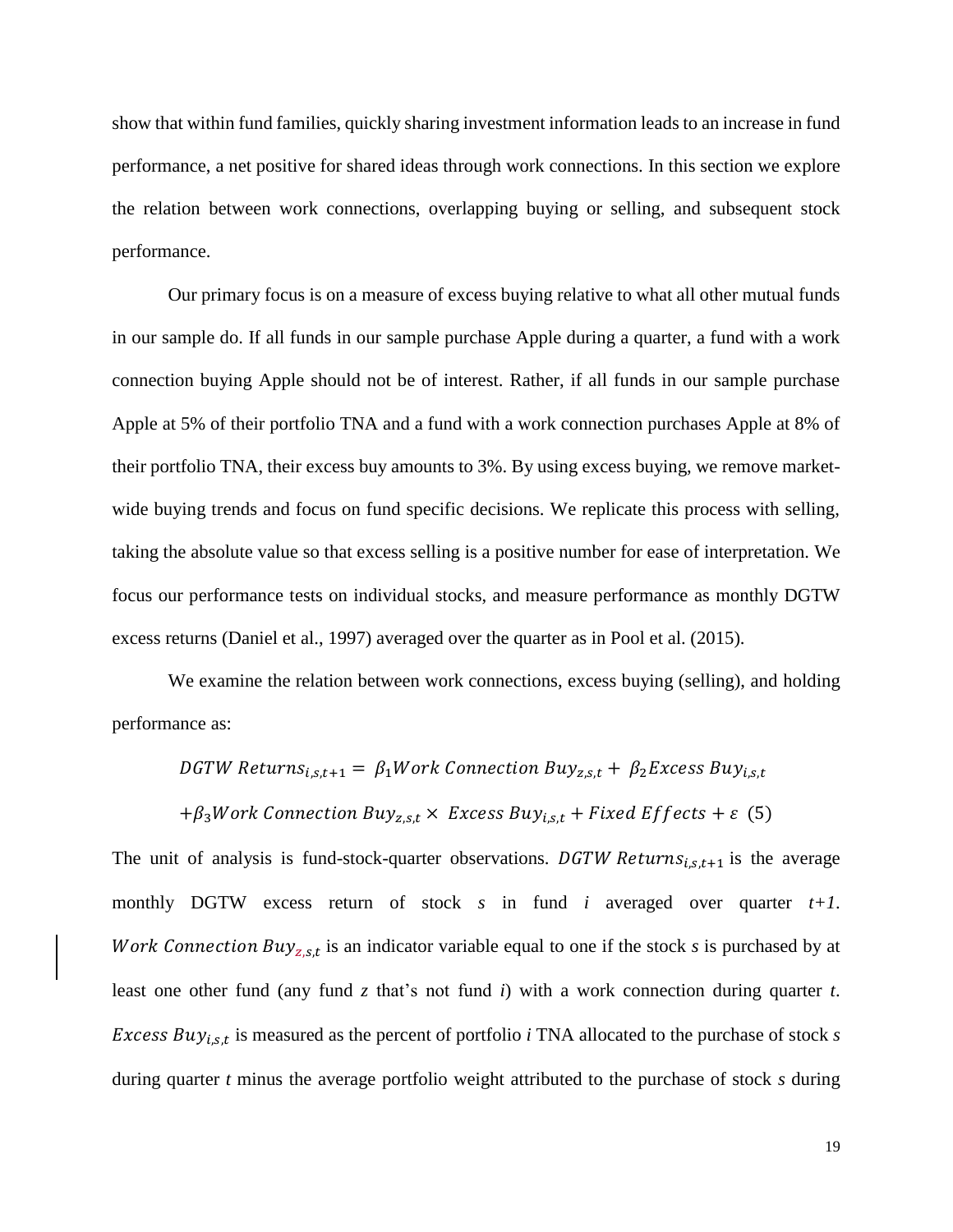quarter *t* across all funds in our sample. The interaction term of *Work Connection Buy* and *Excess Buy* captures the performance of holdings purchased more than average by the fund *and* also purchased by at least one other fund with a work connection.

We present the performance of connected buys in Columns 1 and 2 of Panel A and connected sales in Columns 3 and 4 of Panel A in Table 7. We include stock and year-quarter fixed effects in all columns and add clustered standard errors by year-quarter in columns 2 and 4. The interaction term, our variable of interest, is positive and significant, indicating that when a fund makes an excess purchase of a stock that is also purchased by another fund with a shared work connection, the stock outperforms during the subsequent quarter. The magnitude of the outperformance is economically large, amounting to annualized DGTW excess returns of 0.90% (0.075% per month) for a 1% increase in excess buying. In contrast to the subsequent outperformance associated with work connections and excess buying, we observe no relation between selling and future performance. In Panel B we replace current work connections with past work connections and observe similar results for excess buying as in Panel A. Among excess selling, we now document a benefit. When a fund sells excess amounts of a security that is simultaneously sold by another fund with a prior work connection, the sold security underperforms by an annualized 0.80% (0.067% per month). Our results document a clear advantage to investment ideas shared through work connections, with common purchases subsequently outperforming, and in certain cases common sales subsequently underperforming. These benefits are consistent with the argument in Cici et al. (2017) that shows sharing information among fund managers provides a net benefit, rather than the free rider problem in Han and Yang (2013).

[*Insert Table 7 near here*]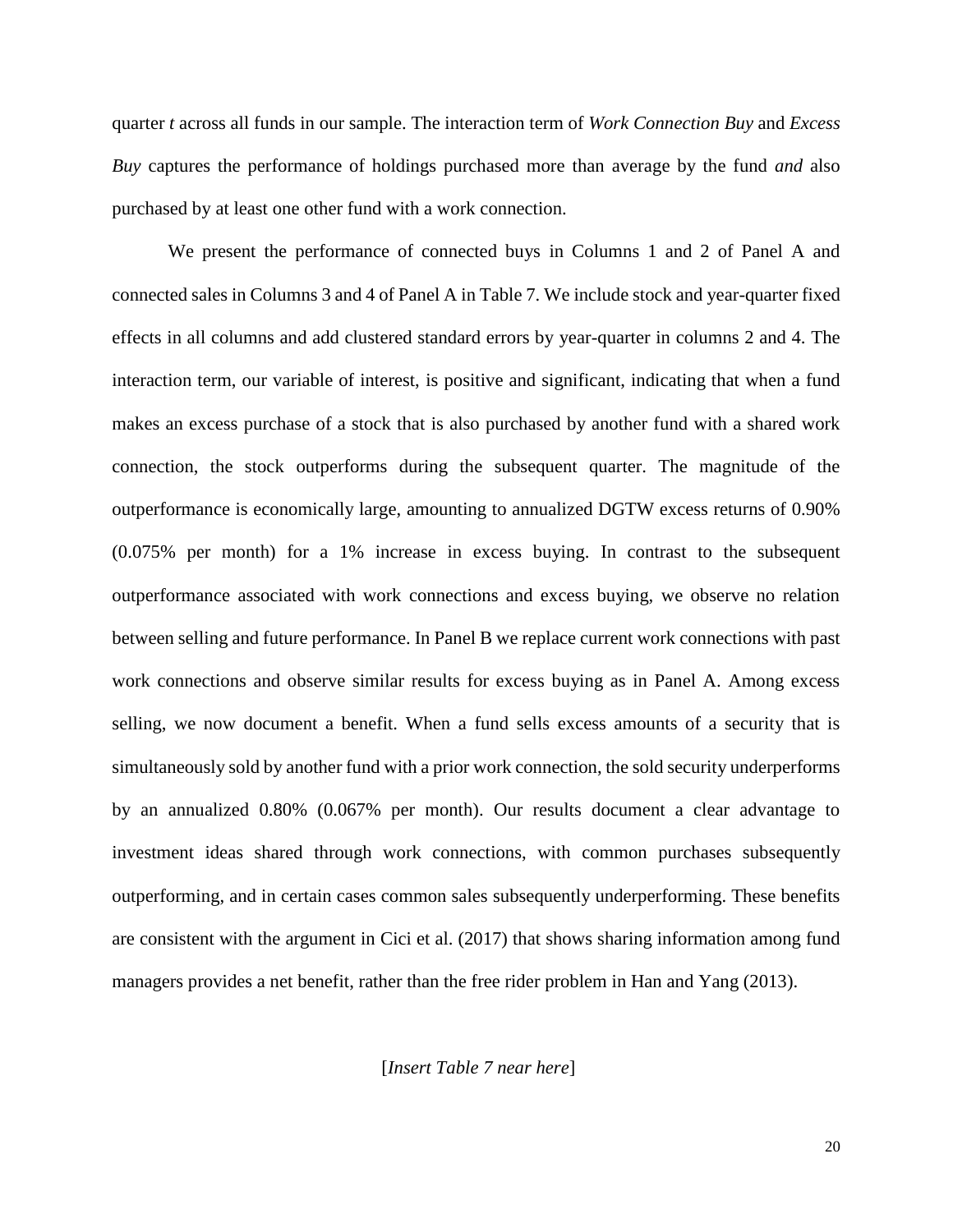Table 4 shows that the impact of a work connection is significantly larger among singlemanager mutual funds. We extend the single manager analysis to our performance results in Table 8. Results presented in Table 8 mirror those of Tables 4 and 7; the impact of work connections is larger among single-manager funds and the shared investment ideas generate significant outperformance. Within single-manager funds, we find that when connected via a work connection, a 1% increase in excess purchases leads to 2.6% annualized outperformance (0.214% per month). The significant impact on performance holds for prior work connections, as shown in Panel B of Table 8. Single manager results confirm the benefits associated with information sharing throughout a work connection while also highlighting the increased importance when a single fund manager is in control of a mutual fund.

# [*Insert Table 8 near here*]

### **5. Conclusion**

A better understanding of the source of mutual fund managers investment ideas is of great value to investors, academics, and practitioners. Americans spend over 50% of their waking weekday hours at work, with some Wall Street employees spending nearly 75%. Given the large proportion of one's day spent with work colleagues, it is important to understand workplace interactions in more detail. In this paper, we explore the impact of work connections on the actions and investment decisions of portfolio managers.

We show that managers of separate mutual funds that are bound together by a workplace connection have significantly greater portfolio commonalities than those managers that do not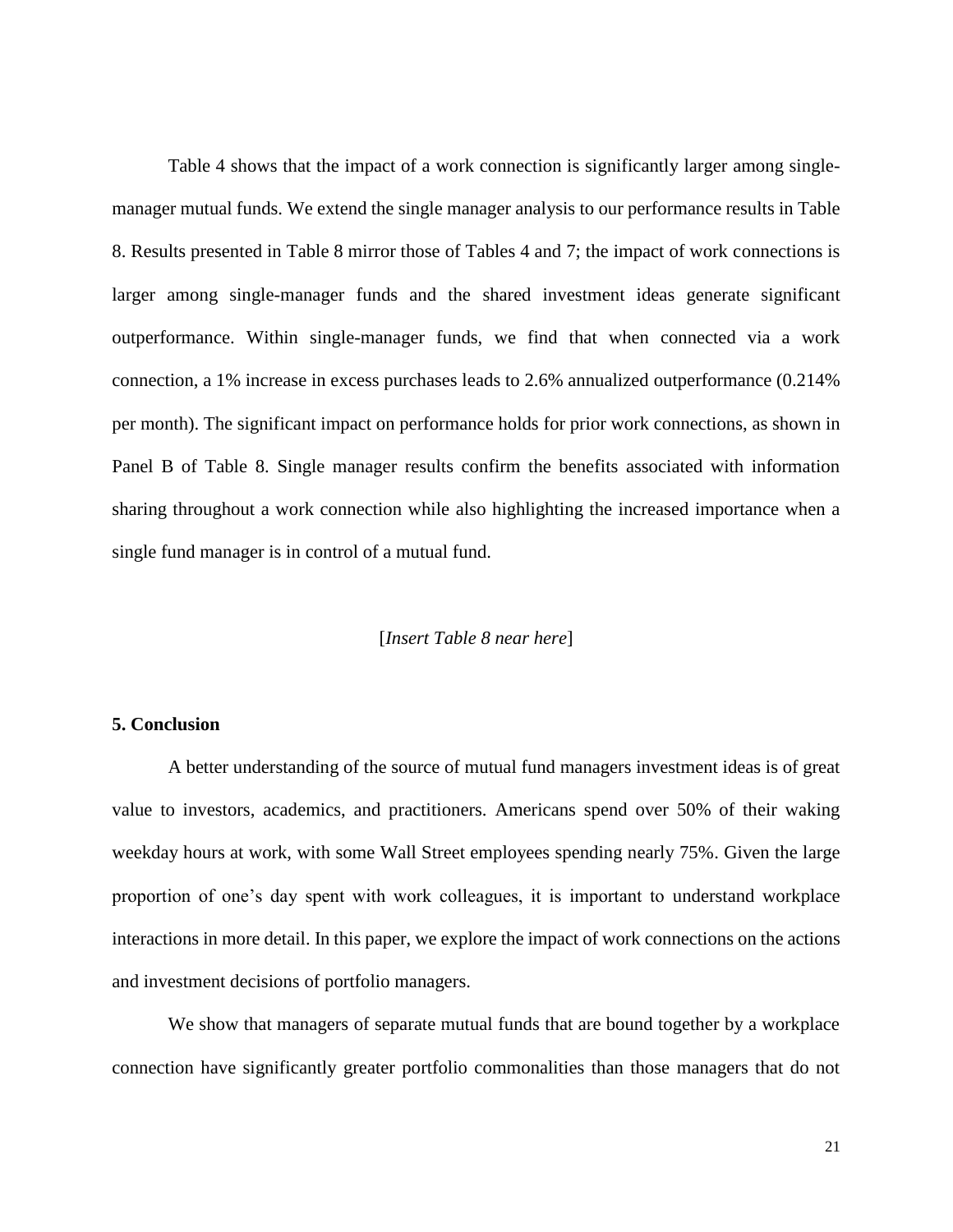possess this connection. We document significantly greater portfolio overlap and more common security purchase and sale activity. This impact is present among all mutual funds with a shared work connection, but becomes significantly greater among single managed funds. This is consistent with managers with greater autonomy utilizing their shared work connections to a greater extent. The importance of work connections extends beyond current employment, as we show that prior connections significantly increase measures of portfolio overlap as well. Managers who worked together in the past continue to have greater commonalities in their portfolio holdings and actions than those without a similar connection. This impact increases in magnitude the longer two managers work together, as longer work connections permit the growth of trust (Sabel, 1993).

Finally, we show that investment actions derived from work connections provide actionable investment ideas. The performance of securities purchased by two funds sharing a work connection generate significant excess performance over the subsequent quarter. We show that past connections generate profitable purchases and sales, further adding support to the value contained within investment ideas generated through work connections.

Overall, the results of our analysis shed light on the importance of work connections within the asset management field. When managers share work connections, their portfolios have significantly more in common and their trading behaviors are more similar. While concerns over a free rider problem exist, our evidence alleviates them, providing evidence that workplace networks provide valuable information that lead to significant outperformance. Our findings indicate that consideration of workplace connections are important when evaluating the source of mutual fund managers' investment ideas.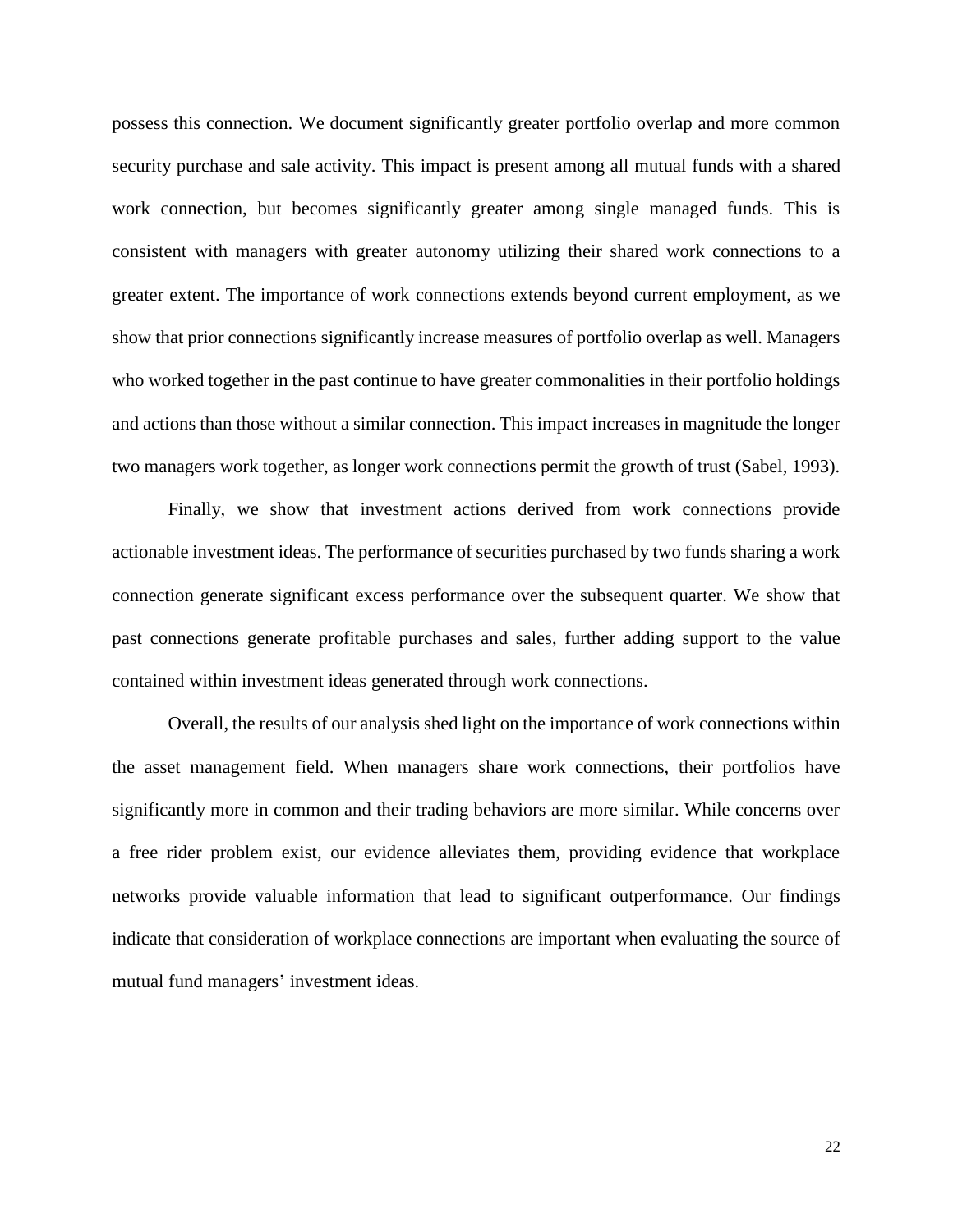| Variable name                           | Definition                                                                                                                                                                                                                             |
|-----------------------------------------|----------------------------------------------------------------------------------------------------------------------------------------------------------------------------------------------------------------------------------------|
| Fund-pair-quarter connection variables: |                                                                                                                                                                                                                                        |
| <b>Work Connection</b>                  | Equal to one if at least one of each fund's managers currently<br>co-manage another fund together                                                                                                                                      |
| <b>Prior Work Connection</b>            | Equal to one if at least one of each fund's managers<br>previously co-manage another fund in the past                                                                                                                                  |
| <b>Work Connection Duration</b>         | Number of years two managers have worked together up until<br>the current quarter                                                                                                                                                      |
| <b>Prior Work Connection Duration</b>   | Number of years two managers worked together previously<br>(from beginning to end)                                                                                                                                                     |
| <b>Neighbors</b>                        | Equal to one if at least one of each fund's managers currently<br>live in the same zip code                                                                                                                                            |
| <b>Prior Neighbors</b>                  | Equal to one if at least one of each fund's managers<br>previously lived in the same zip code in the past                                                                                                                              |
| Education                               | Equal to one of at least one of each fund's managers attended<br>the same school and graduated at the same time (similar to<br>Connected3 variable in Cohen et al. (2008))                                                             |
| Fund-pair-quarter control variables     |                                                                                                                                                                                                                                        |
| Same Fund Family                        | Equal to one if two funds are in the same family                                                                                                                                                                                       |
| Fund in Same City                       | Equal to one if two funds are located in the same city                                                                                                                                                                                 |
| Ln(Absolute Value TNA                   | Natural log of the absolute value of the difference in total net                                                                                                                                                                       |
| Difference)                             | assets between two funds                                                                                                                                                                                                               |
| Same Objective                          | Equal to one if two funds have the same investment objective<br>(as classified by Lipper)                                                                                                                                              |
| Fund-stock-quarter variables            |                                                                                                                                                                                                                                        |
| <b>Work Connection Buy</b>              | Equal to one if the stock is purchased by at least another fund<br>with a work connection                                                                                                                                              |
| Excess Buy                              | A fund's portfolio weight in buying a stock in one quarter<br>subtracted by the average portfolio weight in buying that<br>stock by all funds in the sample in that quarter                                                            |
| <b>Work Connection Sale</b>             | Equal to one if the stock is sold by at least another fund with a<br>work connection                                                                                                                                                   |
| Excess Sale                             | A fund's portfolio weight in selling a stock in one quarter<br>subtracted by the average portfolio weight in selling that stock<br>by all funds in the sample in that quarter (absolute value is<br>taking for east of interpretation) |
| <b>Prior Work Connection Buy</b>        | Equal to one if the stock is purchased by at least another fund<br>with a prior work connection                                                                                                                                        |
| <b>Prior Work Connection Sale</b>       | Equal to one if the stock is sold by at least another fund with a<br>prior work connection                                                                                                                                             |

# **Appendix A. Variable definitions**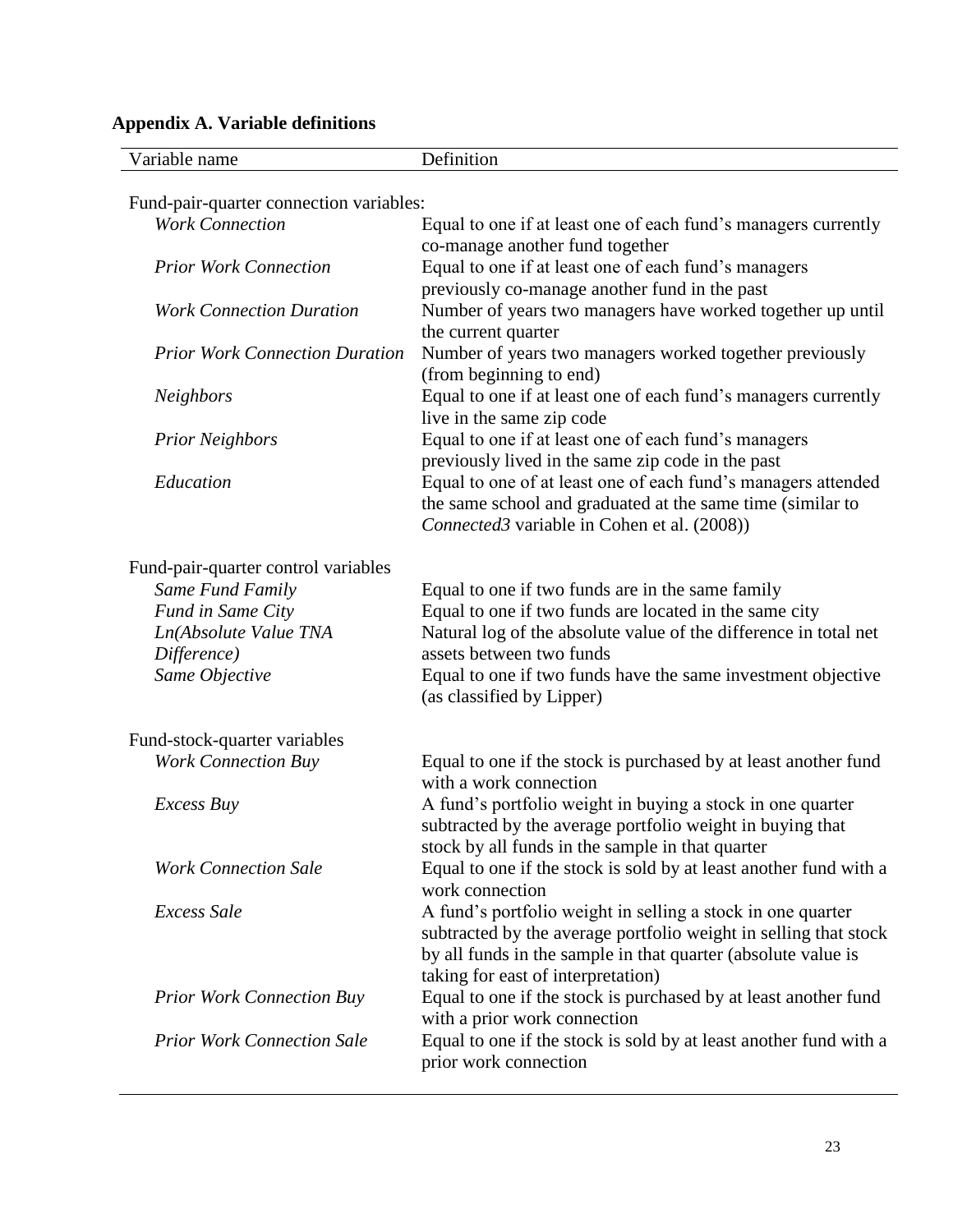# **References**

Balsam, S., Kwack, S. Y., Lee, J. Y., 2017. Network connections, CEO compensation and involuntary turnover: The impact of a friend of a friend. Journal of Corporate Finance 45, 220- 244.

Bayer, J. B., Ellison, N. B., Schoenbeck, S. Y., Falk, E. B., 2016. Sharing the small moments: ephemeral social interactions on Snapchat. Information, Communication & Society 19, 956-977.

Cai, Y., Sevilir, M., 2012. Board connections and M&A transactions. Journal of Financial Economics 103, 327-349.

Cici, G., Jaspersen, S., Kempf, A., 2017. Speed of information diffusion within fund families. Review of Asset Pricing Studies 7, 144-170.

Cohen, L., Frazzini, A., Malloy, C., 2008. The small world of investing: Board connections and mutual fund returns. Journal of Political Economy 116, 951-979.

Cohen, L., Frazzini, A., Malloy, C., 2010. Sell-side school ties. Journal of Finance 65, 1409- 1437.

Coval, J. D., Moskowitz, T. J., 1999. Home bias at home: Local equity preference in domestic portfolios. Journal of Finance 54, 2045-2073.

Coval, J. D., Moskowitz, T. J., 2001. The geography of investment: Informed trading and asset prices. Journal of Political Economy 109, 811-841.

Daniel, K., Grinblatt, M., Titman, S., Wermers, R., 1997. Measuring mutual fund performance with characteristic-based benchmarks. Journal of Finance 52, 1035-1058.

Duchin, R., Sosyura, D., 2013. Divisional managers and internal capital markets. Journal of Finance 68, 387-429.

El-Sayed, A. M., Scarborough, P., Seemann, L., Galea, S., 2012. Social network analysis and agent-based modeling in social epidemiology. Epidemiologic Perspectives & Innovations 9, 1-9.

Engelberg, J., Gao, P., Parsons, C. C., 2012. Friends with money. Journal of Financial Economics 103, 169-188.

Fracassi, C., 2017. Corporate finance policies and social networks. Management Science 63, 2420-2438.

Grinblatt, M., Keloharju, M., Ikaheimo, S., 2008. Social influence and consumption: Evidence from the automobile purchases of neighbors. Review of Economics and Statistics 90, 735-753.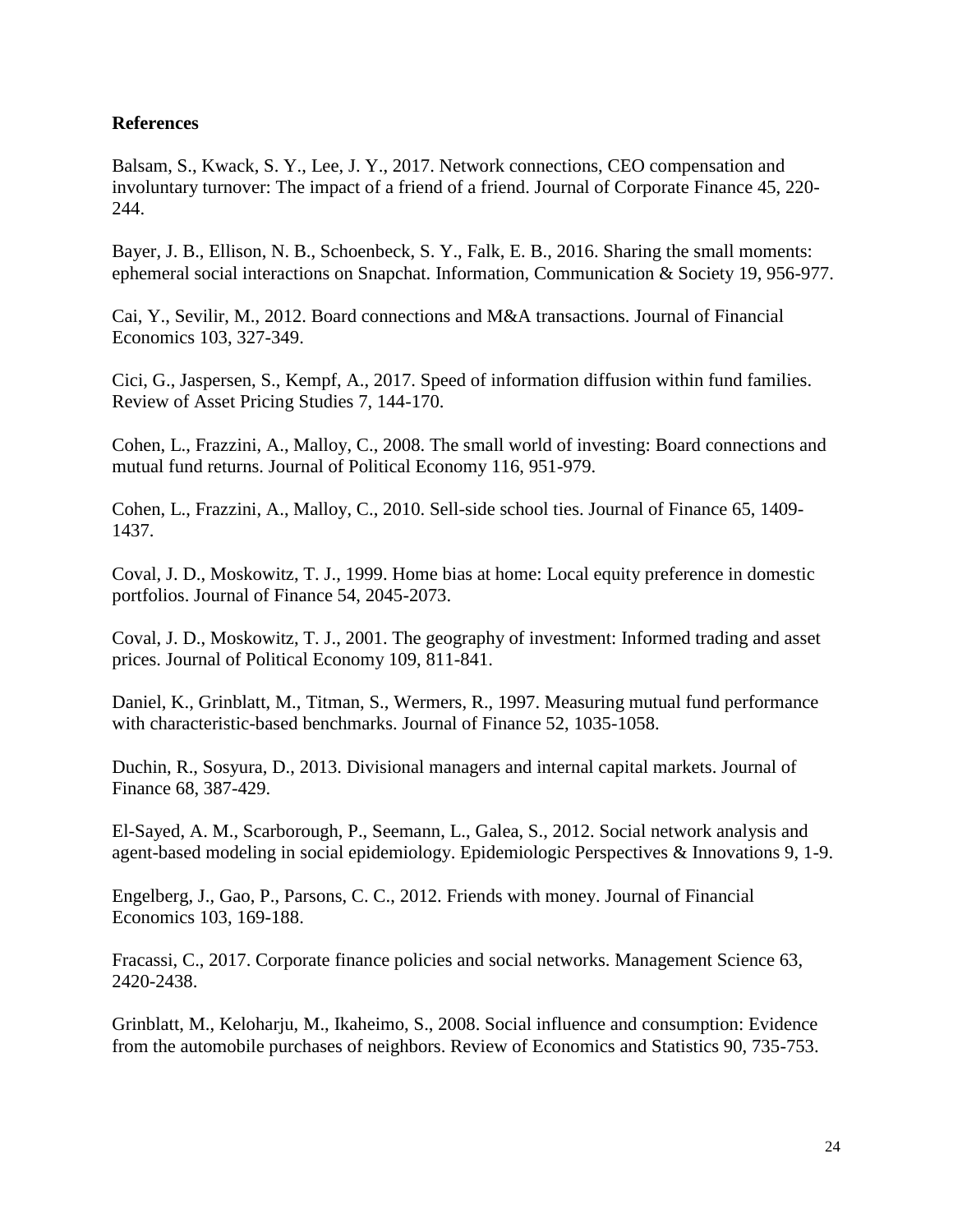Guercio, D. D., Genc, E., Tran, H., 2018. Playing favorites: Conflicts of interest in mutual fund management. Journal of Financial Economics 128, 535-557.

Han, B., Yang, L., 2013. Social networks, information acquisition, and asset prices. Management Science 59, 1444-1457.

Hong, H., Kubik, J. D., Stein, J. C., 2005. Thy neighbor's portfolio: Word-of-mouth effects in the holdings and trades of money managers. Journal of Finance 60, 2801-2824.

Hwang, B., Kim, S., 2009. It pays to have friends. Journal of Financial Economics 93, 138-158.

Kacperczyk, M., Van Nieuwerburgh, S., Veldkamp, L., 2014. Time-varying fund manager skill. Journal of Finance 69, 1455-1484

Nguyen, B. D., 2012. Does the rolodex matter? Corporate elite's small world and the effectiveness of boards of directors. Management Science 58, 236-252.

Patel, S., Sarkissian, S., 2017. To group or not to group? Evidence from mutual fund databases. Journal of Financial and Quantitative Analysis 52, 1989-2021.

Pool, V. K., Stoffman, N., Yonker, S. E., 2015. The people in your neighborhood: Social interactions and mutual fund portfolios. Journal of Finance 70, 2679-2732.

Schmidt, B., 2015. Costs and benefits of friendly boards during mergers and acquisitions. Journal of Financial Economics 117, 424-447.

Sabel, C. F., 1993. Studied trust: Building new forms of cooperation in a volatile economy. Human Relations 46, 1133-1170.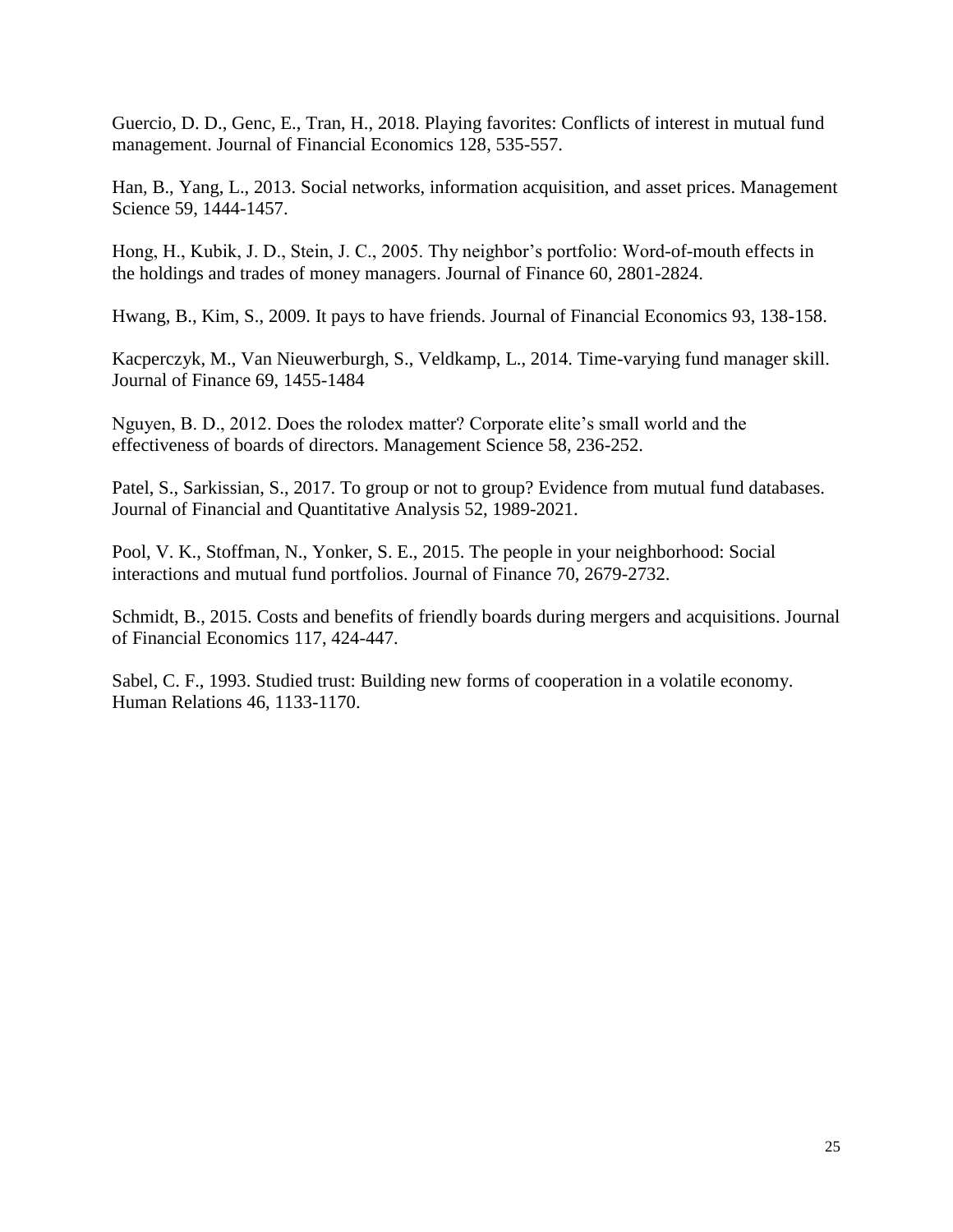# **Figure 1 Work Connection**

This figure illustrates how we classify work connections. The dashed arrows indicate additional funds managed by John and Mary from Fund A. The solid arrow labeled Work Connection indicates the fund-pair defined as having a work connection in our analysis. John manages Fund B and Mary manages Fund C. John and Mary are connected through a work connection derived from their joint management of Fund A.

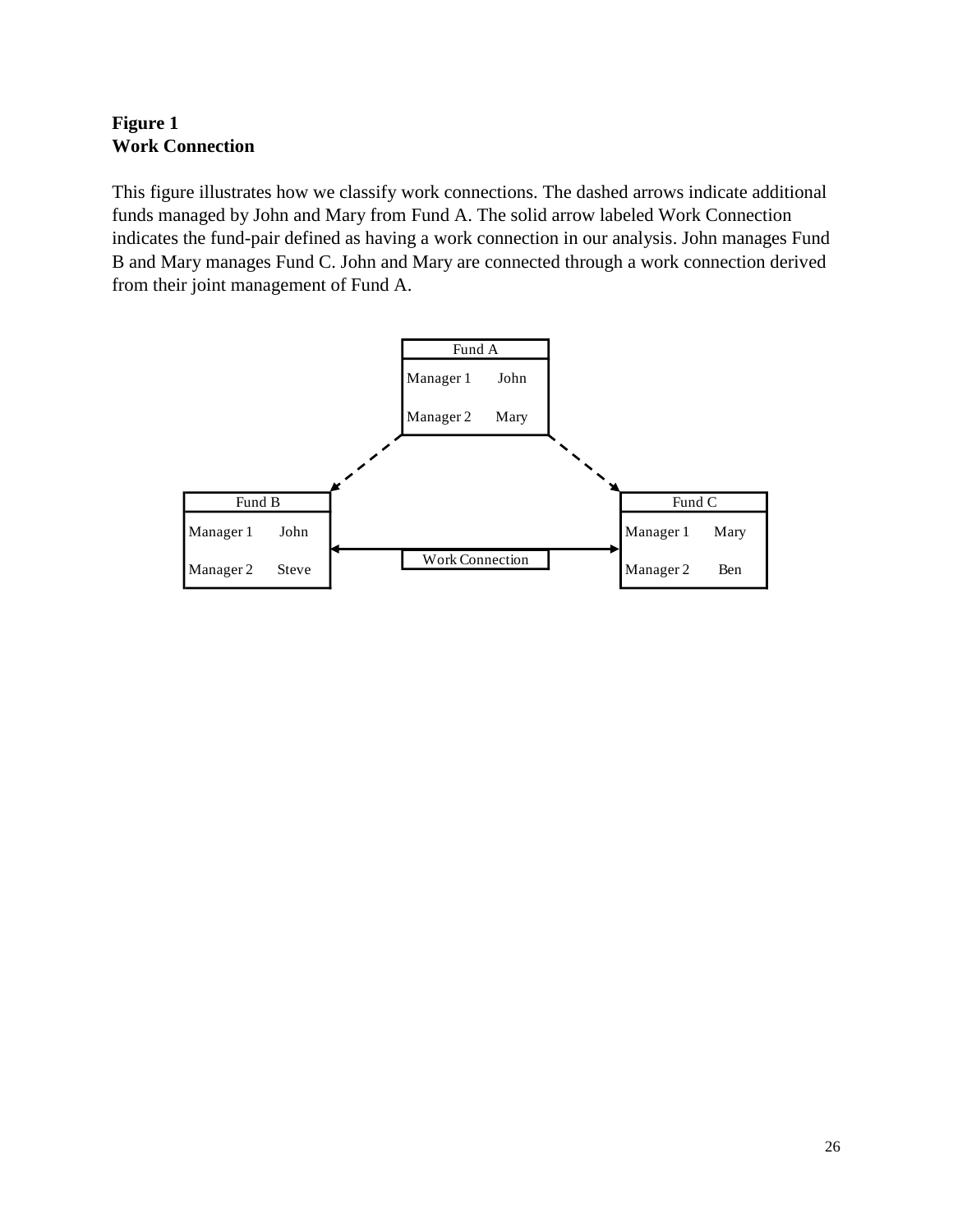# **Figure 2 Portfolio Overlap**

This figure plots the annual average portfolio overlap (as a decimal) during each year of our sample period. We present the average values for funds with a shared work connection and for those without a shared work connection.

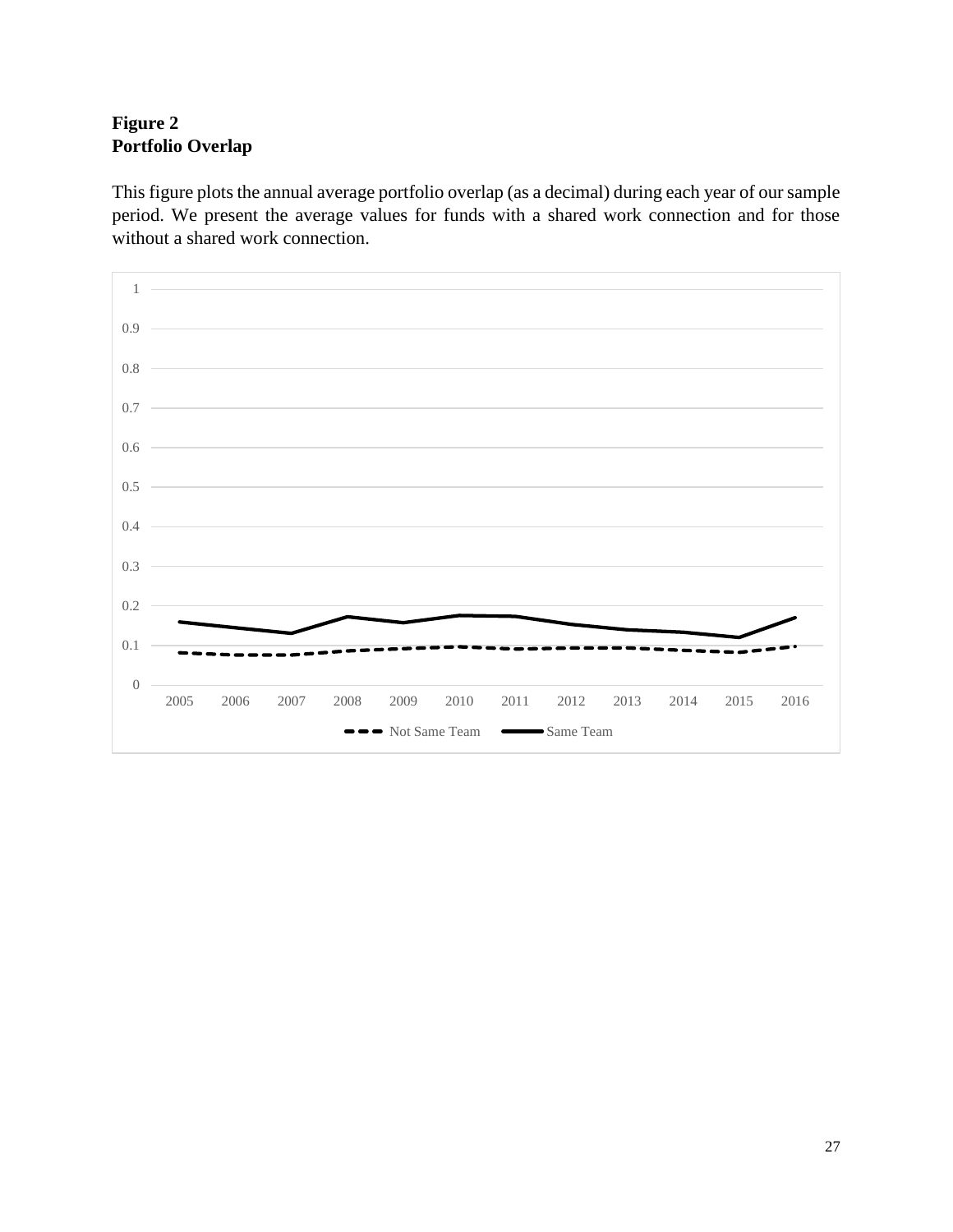# **Table 1 - Sample Descriptive Statistics**

This table presents average descriptive statistic values for mutual funds in our sample at the quarter level in Panel A. We report average characteristics at the manager pair level in Panel B and at the fund pair level in Panel C. Variable definitions are provided in Appendix A.

| <b>Panel A: Fund Quarter</b>                  |           |          |                  |           |                |
|-----------------------------------------------|-----------|----------|------------------|-----------|----------------|
|                                               |           |          | <b>Standard</b>  |           |                |
| <b>Variable</b>                               | Obs       | Mean     | <b>Deviation</b> | Q1        | Q <sub>3</sub> |
| Portfolio TNA                                 | 19,480    | 4501.594 | 12613.240        | 291.350   | 3469.467       |
| Flow (percent)                                | 19,471    | 2.176    | 70.491           | $-1.451$  | 1.037          |
| Fund Age (years)                              | 19,480    | 18.363   | 13.033           | 8.912     | 23.487         |
| Expense Ratio (percent)                       | 19,480    | 1.053    | 0.370            | 0.813     | 1.298          |
| Turnover (percent)                            | 19,479    | 73.272   | 60.598           | 30.000    | 97.000         |
| Gross Alpha (quarterly percent)               | 18,714    | 0.357    | 2.654            | $-1.022$  | 1.715          |
| Cash (percent)                                | 19,480    | 2.519    | 5.273            | 0.080     | 3.170          |
| Panel B: Manager Pair                         |           |          |                  |           |                |
|                                               |           |          | <b>Standard</b>  |           |                |
| <b>Variable</b>                               | Obs       | Mean     | <b>Deviation</b> | Q1        | Q <sub>3</sub> |
| Work Connection (percent)                     | 4,752,783 | 0.306    | 5.525            | 0.000     | 0.000          |
| Prior Work Connection (percent)               | 4,752,783 | 0.329    | 5.729            | 0.000     | 0.000          |
| <b>Work Connection Duration (years)</b>       | 14,554    | 3.612    | 3.823            | 0.997     | 4.914          |
| <b>Prior Work Connection Duration (years)</b> | 15,649    | 2.514    | 2.896            | 0.753     | 3.001          |
| Neighbors (percent)                           | 2,865,738 | 0.298    | 5.448            | 0.000     | 0.000          |
| Prior Neighbors (percent)                     | 2,865,738 | 1.534    | 12.289           | $0.000\,$ | 0.000          |
| Connected1 (percent)                          | 4,664,659 | 5.333    | 22.470           | 0.000     | 0.000          |
| Connected2 (percent)                          | 4,664,659 | 2.577    | 15.846           | 0.000     | 0.000          |
| Connected3 (percent)                          | 4,664,659 | 0.218    | 4.666            | 0.000     | 0.000          |
| Connected4 (percent)                          | 4,664,659 | 0.100    | 3.159            | 0.000     | 0.000          |
| Similar Age (percent)                         | 4,664,659 | 34.682   | 47.596           | 0.000     | 100.000        |
| <b>Panel C: Fund Pair</b>                     |           |          |                  |           |                |
|                                               |           |          | <b>Standard</b>  |           |                |
| <b>Variable</b>                               | Obs       | Mean     | <b>Deviation</b> | Q1        | Q3             |
| Work Connection (percent)                     | 1,729,971 | 0.607    | 7.770            | 0.000     | 0.000          |
| Prior Work Connection (percent)               | 1,729,971 | 0.997    | 9.937            | 0.000     | 0.000          |
| <b>Work Connection Duration (years)</b>       | 10,509    | 1.292    | 1.291            | 0.334     | 1.832          |
| <b>Prior Work Connection Duration (years)</b> | 17,255    | 0.604    | 0.858            | 0.059     | 0.762          |
| Neighbors (percent)                           | 1,729,971 | 1.209    | 10.928           | 0.000     | 0.000          |
| Prior Neighbors (percent)                     | 1,729,971 | 5.832    | 23.434           | 0.000     | 0.000          |
| <i>Education</i> (percent) (using Connected3) | 1,729,971 | 1.425    | 11.852           | 0.000     | 0.000          |
| Same Fund Family (percent)                    | 1,729,971 | 5.401    | 22.605           | 0.000     | 0.000          |
| Fund in Same City (percent)                   | 1,729,971 | 15.635   | 36.319           | 0.000     | 0.000          |
| Ln(Absolute Value TNA Difference)             | 1,729,971 | 7.495    | 1.856            | 6.364     | 8.679          |
| Same Objective (percent)                      | 1,729,971 | 22.070   | 41.472           | 0.000     | 0.000          |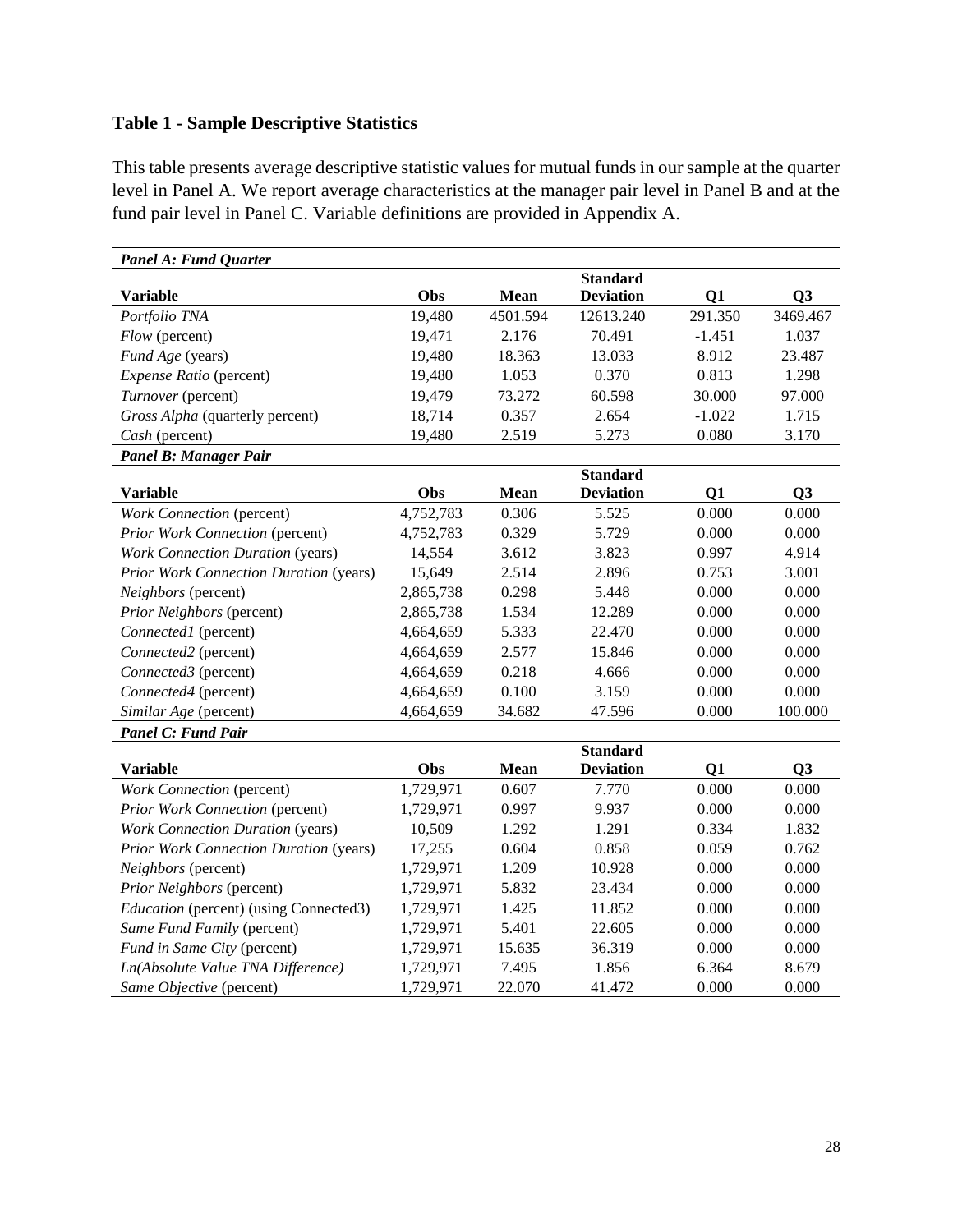# **Table 2 - Overlap Descriptive Statistics and T-Tests**

This table presents the average portfolio overlap in panel A, sale overlap in panel B, and buy overlap in panel C. We report average values and differences between funds with a certain type of connection and those without that connection. These connections are variations of social networks, including work connections, educational connections, and neighbor connections. Definitions are provided in Appendix A. We also perform t-tests of difference in means between the two groups in column (3). T-statistics are not tabulated. \*, \*\*, and \*\*\* indicate statistical significance at the 10%, 5%, and 1% level, respectively.

|                                                                        | Yes   | N <sub>o</sub> | Difference   |
|------------------------------------------------------------------------|-------|----------------|--------------|
| Panel A: Portfolio Overlap                                             |       |                |              |
| Work connection                                                        | 14.4% | 8.7%           | 5.7%***      |
| Prior work connection                                                  | 13.4% | 8.7%           | 4.7%***      |
| Neighbors                                                              | 11.2% | 8.7%           | 2.5%***      |
| Prior neighbors                                                        | 9.7%  | 8.7%           | $1.0\%$ ***  |
| Attended the same school                                               | 8.6%  | 8.8%           | $-0.2\%$ *** |
| Attended the same school & received the same degree                    | 8.8%  | 8.7%           | $0.1\%$ ***  |
| Attended the same school at the same time                              | 10.9% | 8.7%           | $2.2%***$    |
| Attended the same school at the same time and received the same degree | 10.6% | 8.7%           | 1.9%***      |
| Single manager & work connection                                       | 21.4% | 8.7%           | 12.7%***     |
| Single manager & prior work connection                                 | 23.0% | 8.7%           | 14.3%***     |
| Panel B: Buy Overlap                                                   |       |                |              |
| Work connection                                                        | 13.4% | 7.5%           | 5.9%***      |
| Prior work connection                                                  | 11.9% | 7.5%           | 4.4%***      |
| Neighbors                                                              | 10.0% | 7.5%           | 2.5%***      |
| Prior neighbors                                                        | 8.4%  | 7.4%           | $1.0\%$ ***  |
| Attended the same school                                               | 7.4%  | 7.5%           | $-0.1\%$ *** |
| Attended the same school & received the same degree                    | 7.6%  | 7.5%           | $0.1\%$ ***  |
| Attended the same school at the same time                              | 9.7%  | 7.5%           | 2.2%***      |
| Attended the same school at the same time and received the same degree | 9.6%  | 7.5%           | $2.1\%***$   |
| Single manager & work connection                                       | 20.1% | 7.5%           | 12.6%***     |
| Single manager & prior work connection                                 | 21.3% | 7.5%           | 13.8%***     |
| Panel C: Sale Overlap                                                  |       |                |              |
| Work connection                                                        | 10.8% | 6.2%           | 4.6%***      |
| Prior work connection                                                  | 9.7%  | 6.2%           | $3.5\%$ ***  |
| Neighbors                                                              | 8.5%  | 6.2%           | $2.3\%$ ***  |
| Prior neighbors                                                        | 7.4%  | 6.1%           | $1.3\%$ ***  |
| Attended the same school                                               | 6.2%  | 6.1%           | $0.1\%$ ***  |
| Attended the same school & received the same degree                    | 6.4%  | 6.1%           | $0.3\%$ ***  |
| Attended the same school at the same time                              | 8.2%  | 6.2%           | $2.0\%***$   |
| Attended the same school at the same time and received the same degree | 8.0%  | 6.2%           | 1.8%***      |
| Single manager & work connection                                       | 15.1% | 6.2%           | 8.9%***      |
| Single manager & prior work connection                                 | 17.2% | 6.2%           | $11.0\%***$  |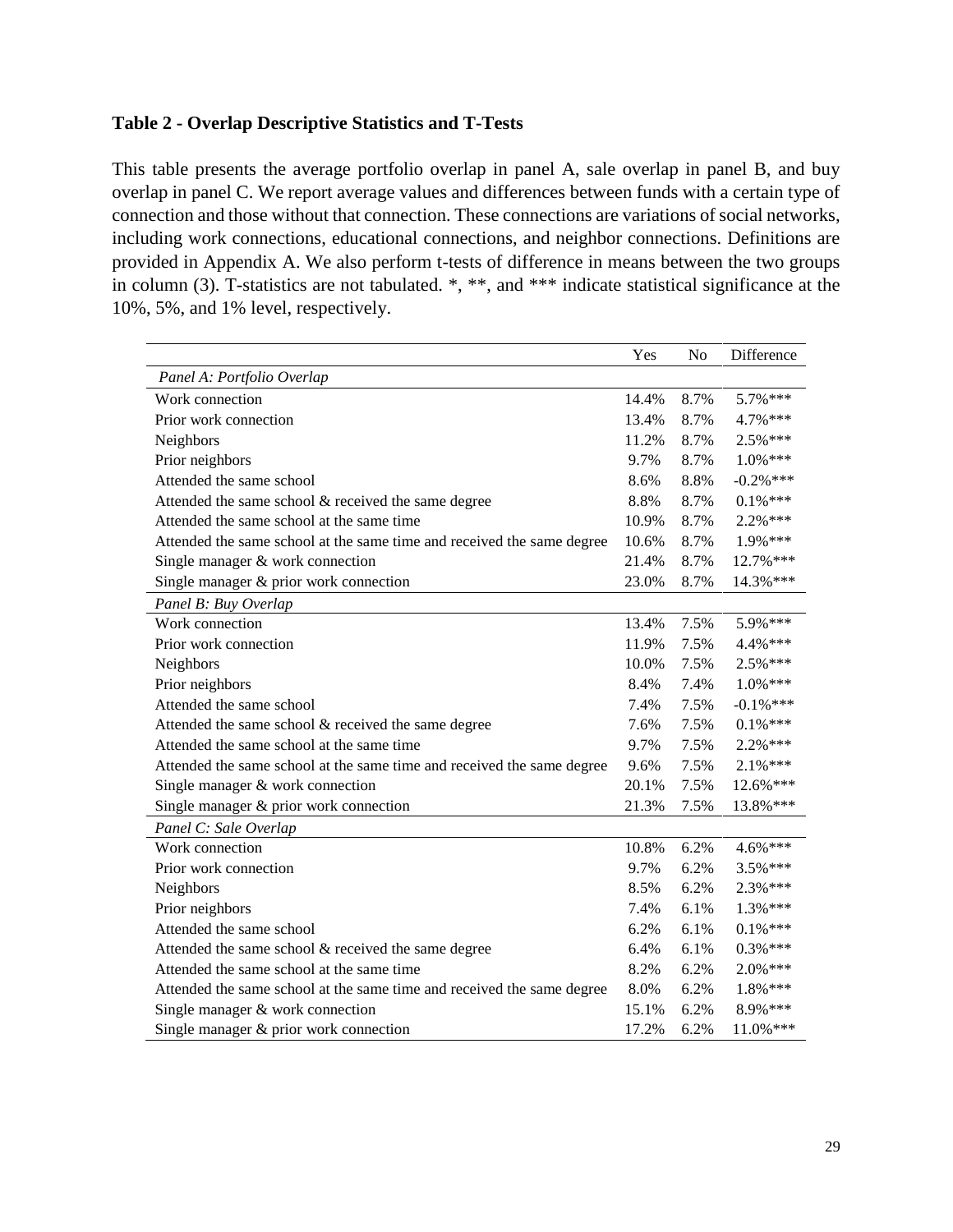# **Table 3 - Portfolio Overlap Measures and Work Connections**

The sample includes all active domestic equity mutual funds in the CRSP Mutual Fund Database that belong to the 35 largest fund families in CRSP, ranked by total domestic equity mutual fund assets as of March 2005, from 2005 to 2016. Data on fund returns and characteristics are obtained from the CRSP Mutual Fund Database. Data on fund managers and work connections are collected from fund prospectuses and supplemented from Morningstar Direct. Data on managers' addresses and educational history are collected from Lexis Nexis public records and available online sources. Manage-fund-pair-quarter observations are aggregated to fund-pairquarter observations. Variable definitions are provided in Appendix A. Standard errors are clustered two-way by each fund in the pair. *T*-statistics are in parentheses below the coefficients. \*, \*\*, and \*\*\* indicate statistical significance at the 10%, 5%, and 1% level, respectively.

|                              |            | <b>Portfolio Overlap</b> |            |            | <b>Buy Overlap</b> |            |            | <b>Sale Overlap</b> |            |  |
|------------------------------|------------|--------------------------|------------|------------|--------------------|------------|------------|---------------------|------------|--|
|                              | $[1]$      | $[2]$                    | $[3]$      | $[4]$      | [5]                | [6]        | $[7]$      | [8]                 | [9]        |  |
| <b>Work Connection</b>       | 3.258***   | 3.230***                 | 2.733***   | 3.318***   | $3.290***$         | 2.881***   | $2.657***$ | $2.628***$          | 2.249***   |  |
|                              | (4.45)     | (4.46)                   | (4.15)     | (5.14)     | (5.14)             | (4.81)     | (4.83)     | (4.83)              | (4.52)     |  |
| <b>Prior Work Connection</b> |            |                          | 2.349***   |            |                    | 1.929***   |            |                     | $1.622***$ |  |
|                              |            |                          | (3.60)     |            |                    | (3.58)     |            |                     | (3.42)     |  |
| Neighbors                    |            | $1.634***$               | $1.500**$  |            | $1.542***$         | 1.436***   |            | $1.593***$          | $1.412***$ |  |
|                              |            | (2.75)                   | (2.57)     |            | (3.37)             | (3.18)     |            | (3.48)              | (3.09)     |  |
| <b>Prior Neighbors</b>       |            |                          | 0.407      |            |                    | 0.316      |            |                     | $0.758***$ |  |
|                              |            |                          | (1.05)     |            |                    | (1.16)     |            |                     | (2.61)     |  |
| Education                    |            | 1.589***                 | $1.512***$ |            | $1.762***$         | $1.703***$ |            | 1.638***            | $1.506***$ |  |
|                              |            | (2.89)                   | (2.82)     |            | (4.06)             | (4.04)     |            | (4.09)              | (3.90)     |  |
| Same Fund Family             | 2.929***   | 2.869***                 | $2.665***$ | $3.757***$ | $3.700***$         | 3.532***   | $2.227***$ | $2.168***$          | $2.008***$ |  |
|                              | (5.17)     | (5.10)                   | (4.63)     | (7.81)     | (7.76)             | (7.22)     | (5.15)     | (5.06)              | (4.60)     |  |
| Fund in Same City            | 0.989*     | $0.963*$                 | $0.944*$   | 0.562      | 0.535              | 0.521      | 1.048***   | $1.022***$          | $0.986***$ |  |
|                              | (1.93)     | (1.88)                   | (1.86)     | (1.55)     | (1.48)             | (1.44)     | (2.91)     | (2.84)              | (2.76)     |  |
| $Ln(TNA$ Difference $ )$     | $0.502***$ | $0.500***$               | $0.499***$ | $0.316***$ | $0.314***$         | $0.313***$ | $0.331***$ | $0.330***$          | $0.328***$ |  |
|                              | (6.02)     | (6.01)                   | (6.02)     | (4.10)     | (4.09)             | (4.09)     | (4.63)     | (4.61)              | (4.63)     |  |
| Same Objective               | 8.087***   | $8.084***$               | 8.085***   | 5.915***   | $5.911***$         | 5.912***   | 5.437***   | 5.434***            | 5.436***   |  |
|                              | (21.56)    | (21.58)                  | (21.58)    | (19.81)    | (19.84)            | (19.84)    | (19.90)    | (19.93)             | (19.95)    |  |
| Two-way Fund Clusters        | Y          | Y                        | Y          | Y          | Y                  | Y          | Y          | Y                   | Y          |  |
| Observations                 | 1,729,971  | 1,729,971                | 1,729,971  | 1,710,881  | 1,710,881          | 1,710,881  | 1,710,881  | 1,710,881           | 1,7108,81  |  |
| R <sub>2</sub>               | 0.123      | 0.123                    | 0.124      | 0.068      | 0.068              | 0.069      | 0.051      | 0.052               | 0.053      |  |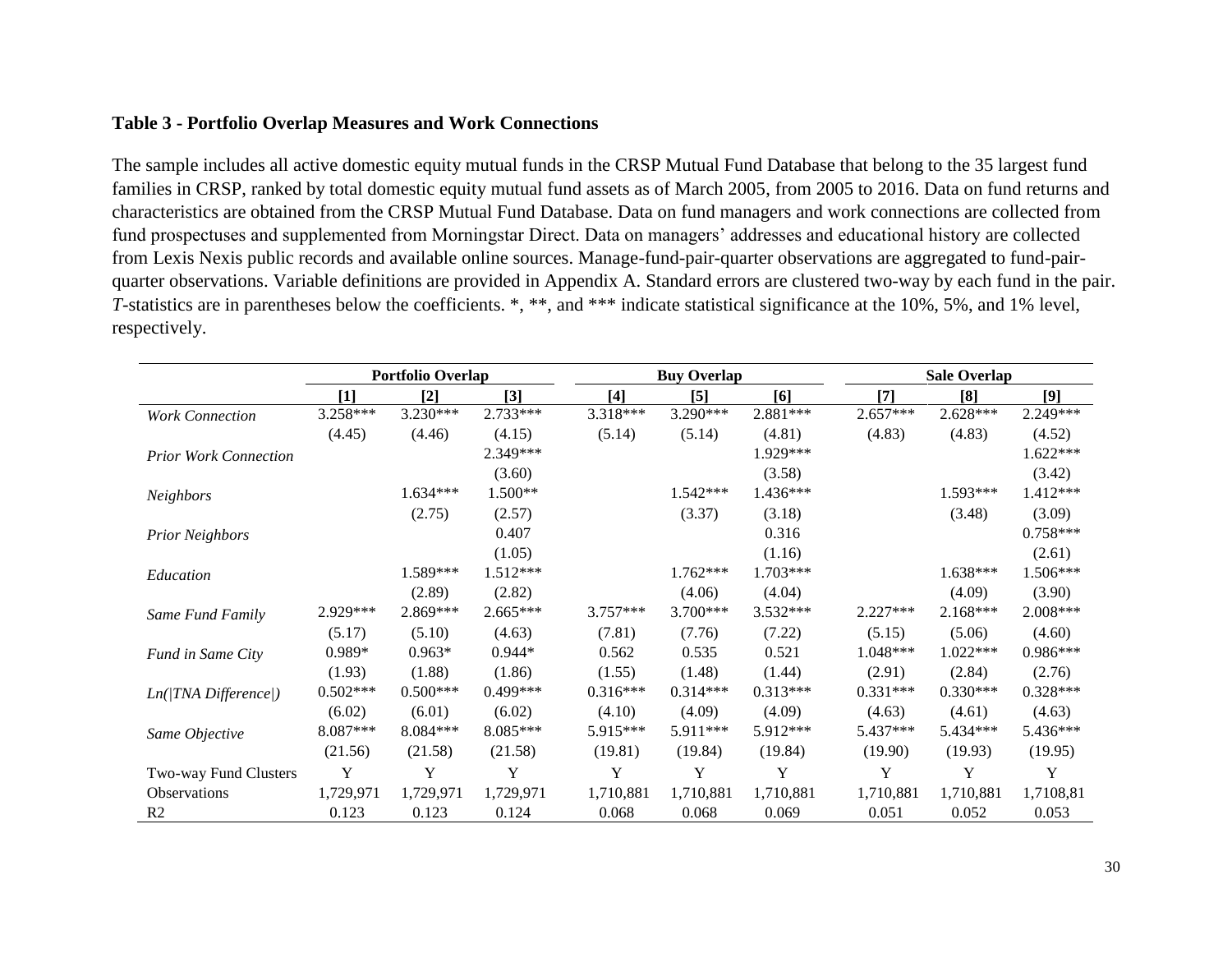# **Table 4 - Single-Manager Funds and Measures of Overlap**

The sample includes all active domestic equity mutual funds *managed by single managers* in the CRSP Mutual Fund Database that belong to the 35 largest fund families in CRSP, ranked by total domestic equity mutual fund assets as of March 2005, from 2005 to 2016. Data on fund returns and characteristics are obtained from the CRSP Mutual Fund Database. Data on fund managers and work connections are collected from fund prospectuses and supplemented from Morningstar Direct. Data on managers' addresses and educational history are collected from Lexis Nexis public records and available online sources. Manage-fund-pair-quarter observations are aggregated to fund-pair-quarter observations. Variable definitions are provided in Appendix A. Standard errors are clustered twoway by each fund in the pair. *T*-statistics are in parentheses below the coefficients. \*, \*\*, and \*\*\* indicate statistical significance at the 10%, 5%, and 1% level, respectively.

|                              | Portfolio Overlap |                   |            | <b>Buy Overlap</b> |            |            | <b>Sale Overlap</b> |            |            |
|------------------------------|-------------------|-------------------|------------|--------------------|------------|------------|---------------------|------------|------------|
|                              | [1]               | $\lceil 2 \rceil$ | [3]        | $[4]$              | $\sqrt{5}$ | [6]        | [7]                 | [8]        | [9]        |
| <b>Work Connection</b>       | 6.992***          | 7.095***          | 7.164***   | 6.983***           | 7.069***   | 7.093***   | 4.527***            | 4.607***   | $4.660***$ |
|                              | (4.07)            | (4.13)            | (4.12)     | (4.49)             | (4.52)     | (4.51)     | (2.91)              | (2.95)     | (2.97)     |
| <b>Prior Work Connection</b> |                   |                   | $6.894***$ |                    |            | $6.431***$ |                     |            | 5.090***   |
|                              |                   |                   | (2.96)     |                    |            | (2.94)     |                     |            | (2.76)     |
| Neighbors                    |                   | 2.302             | 2.838*     |                    | 2.434*     | 2.703*     |                     | $2.031**$  | 2.448**    |
|                              |                   | (1.47)            | (1.82)     |                    | (1.69)     | (1.87)     |                     | (2.01)     | (2.40)     |
| <b>Prior Neighbors</b>       |                   |                   | $3.043***$ |                    |            | 1.341*     |                     |            | 2.382***   |
|                              |                   |                   | (2.83)     |                    |            | (1.90)     |                     |            | (3.08)     |
| Education                    |                   | 2.448             | 2.487      |                    | 0.655      | 0.717      |                     | 1.204      | 1.230      |
|                              |                   | (1.25)            | (1.26)     |                    | (0.64)     | (0.69)     |                     | (1.35)     | (1.36)     |
| Same Fund Family             | $3.748***$        | $3.619***$        | $3.021**$  | 5.593***           | 5.454 ***  | 5.085***   | $3.190***$          | $3.075***$ | $2.616***$ |
|                              | (3.05)            | (2.98)            | (2.48)     | (6.74)             | (6.69)     | (6.21)     | (3.89)              | (3.78)     | (3.22)     |
| Fund in Same City            | 3.511***          | $3.414***$        | 3.283***   | 1.847**            | $1.769**$  | $1.710**$  | 2.783***            | $2.710***$ | $2.607***$ |
|                              | (2.92)            | (2.85)            | (2.75)     | (2.52)             | (2.39)     | (2.31)     | (3.71)              | (3.61)     | (3.46)     |
| $Ln( TNA\; Difference )$     | $0.357**$         | $0.357**$         | $0.329*$   | 0.257              | 0.257      | 0.242      | $0.405**$           | $0.405**$  | $0.383**$  |
|                              | (1.98)            | (1.98)            | (1.87)     | (1.28)             | (1.28)     | (1.22)     | (2.52)              | (2.52)     | (2.47)     |
| Same Objective               | 7.536***          | $7.551***$        | $7.574***$ | 5.484***           | 5.501***   | 5.519***   | $5.077***$          | 5.090***   | 5.108***   |
|                              | (9.95)            | (9.97)            | (10.10)    | (9.07)             | (9.10)     | (9.17)     | (10.19)             | (10.25)    | (10.37)    |
| Two-way Fund Clusters        | Y                 | Y                 | Y          | Y                  | Y          | Y          | 4.527***            | 4.607***   | $4.660***$ |
| <b>Observations</b>          | 157,231           | 157,231           | 157,231    | 155,989            | 155,989    | 155,989    | 155,989             | 155,989    | 155,989    |
| R <sub>2</sub>               | 0.159             | 0.160             | 0.166      | 0.119              | 0.120      | 0.123      | 0.090               | 0.091      | 0.094      |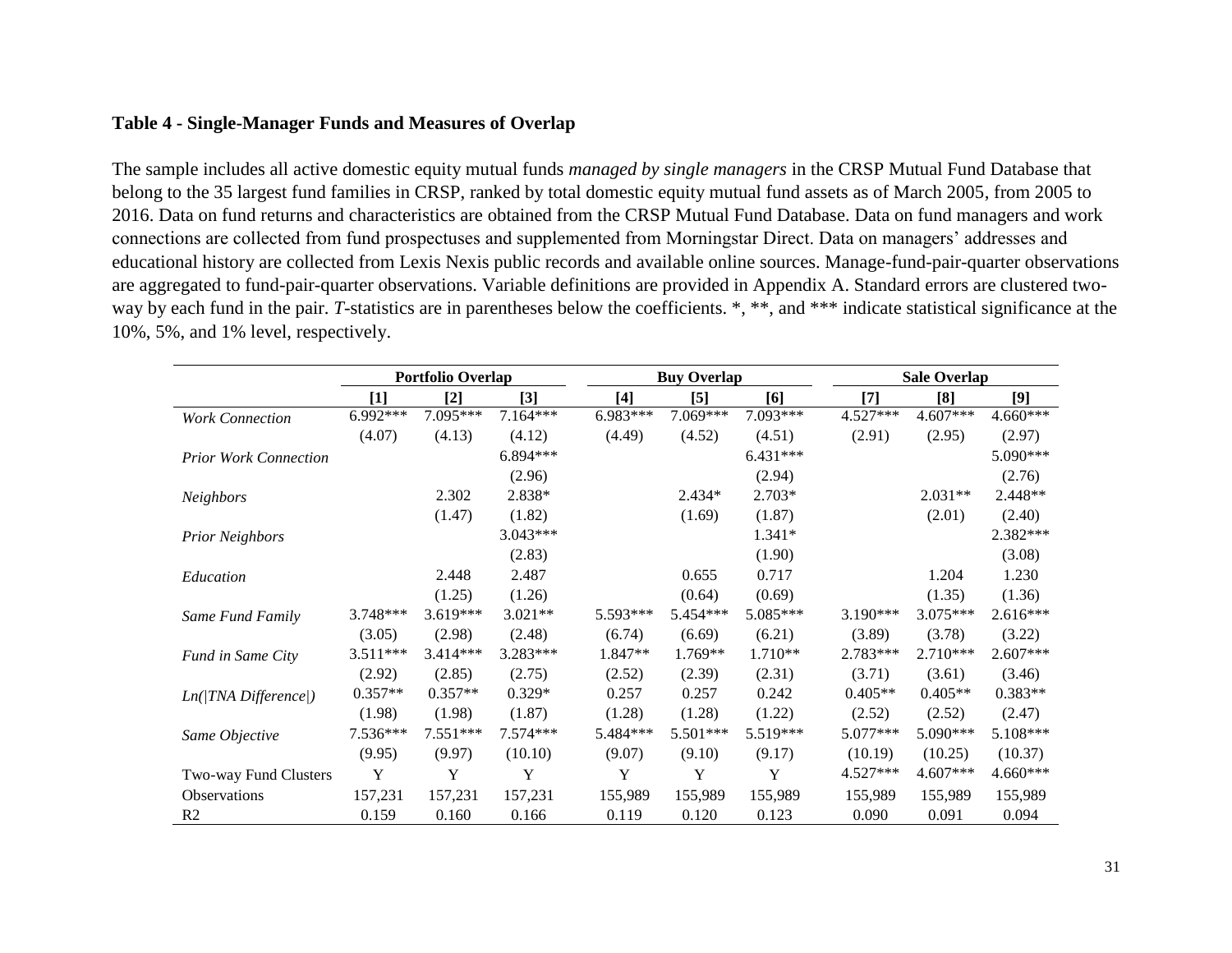# **Table 5 - Duration of Work Connections**

The sample includes all active domestic equity mutual funds in the CRSP Mutual Fund Database that belong to the 35 largest fund families in CRSP, ranked by total domestic equity mutual fund assets as of March 2005, from 2005 to 2016. Data on fund returns and characteristics are obtained from the CRSP Mutual Fund Database. Data on fund managers and work connections are collected from fund prospectuses and supplemented from Morningstar Direct. Data on managers' addresses and educational history are collected from Lexis Nexis public records and available online sources. Manage-fund-pair-quarter observations are aggregated to fund-pairquarter observations. Variable definitions are provided in Appendix A. Standard errors are clustered two-way by each fund in the pair. *T*-statistics are in parentheses below the coefficients. \*, \*\*, and \*\*\* indicate statistical significance at the 10%, 5%, and 1% level, respectively.

|                                          | <b>Portfolio Overlap</b> |            | <b>Buy Overlap</b> |            | <b>Sale Overlap</b> |            |  |
|------------------------------------------|--------------------------|------------|--------------------|------------|---------------------|------------|--|
|                                          | $[1]$                    | $[2]$      | $[3]$              | $[4]$      | $[5]$               | [6]        |  |
| <b>Work Connection</b>                   | 1.312*                   | 1.304*     | 1.849**            | 1.842**    | 1.561**             | $1.542**$  |  |
|                                          | (1.83)                   | (1.82)     | (2.42)             | (2.41)     | (2.24)              | (2.20)     |  |
| <b>Work Connection Duration</b>          | 1.244***                 | 1.222***   | 0.966**            | 0.948**    | $0.632*$            | $0.602*$   |  |
|                                          | (3.24)                   | (3.16)     | (2.30)             | (2.25)     | (1.90)              | (1.80)     |  |
| <b>Prior Work Connection</b>             | 1.911**                  | 1.814**    | 1.341*             | 1.250*     | 1.483**             | 1.359**    |  |
|                                          | (2.33)                   | (2.23)     | (1.91)             | (1.78)     | (2.57)              | (2.37)     |  |
| <b>Prior Work Connection</b><br>Duration | 0.740                    | 0.759      | 0.993              | 1.013      | 0.349               | 0.371      |  |
|                                          | (0.98)                   | (1.01)     | (1.27)             | (1.29)     | (0.64)              | (0.68)     |  |
| <b>Neighbors</b>                         |                          | 1.490**    |                    | $1.427***$ |                     | 1.407***   |  |
|                                          |                          | (2.55)     |                    | (3.15)     |                     | (3.08)     |  |
| <b>Prior Neighbors</b>                   |                          | 0.403      |                    | 0.313      |                     | $0.756***$ |  |
|                                          |                          | (1.04)     |                    | (1.15)     |                     | (2.60)     |  |
| Education                                |                          | 1.519***   |                    | 1.711***   |                     | 1.510***   |  |
|                                          |                          | (2.84)     |                    | (4.06)     |                     | (3.91)     |  |
| Same Fund Family                         | $2.711***$               | $2.644***$ | $3.570***$         | 3.508***   | $2.076***$          | 1.998***   |  |
|                                          | (4.65)                   | (4.59)     | (7.21)             | (7.16)     | (4.66)              | (4.56)     |  |
| Fund in Same City                        | 0.987*                   | $0.943*$   | 0.560              | 0.520      | $1.047***$          | 0.986***   |  |
|                                          | (1.93)                   | (1.85)     | (1.55)             | (1.44)     | (2.90)              | (2.76)     |  |
| $Ln(TNA$ Difference()                    | $0.501***$               | $0.499***$ | $0.315***$         | $0.313***$ | $0.331***$          | $0.328***$ |  |
|                                          | (6.03)                   | (6.01)     | (4.09)             | (4.08)     | (4.62)              | (4.62)     |  |
| Same Objective                           | $8.086***$               | 8.083***   | 5.914***           | 5.911***   | 5.437***            | 5.435***   |  |
|                                          | (21.56)                  | (21.59)    | (19.81)            | (19.84)    | (19.89)             | (19.94)    |  |
| Two-way Fund Clusters                    | Y                        | Y          | Y                  | Y          | Y                   | Y          |  |
| <b>Observations</b>                      | 1,729,971                | 1,729,971  | 1,710,881          | 1,710,881  | 1,710,881           | 1,710,881  |  |
| R <sub>2</sub>                           | 0.123                    | 0.124      | 0.068              | 0.069      | 0.052               | 0.053      |  |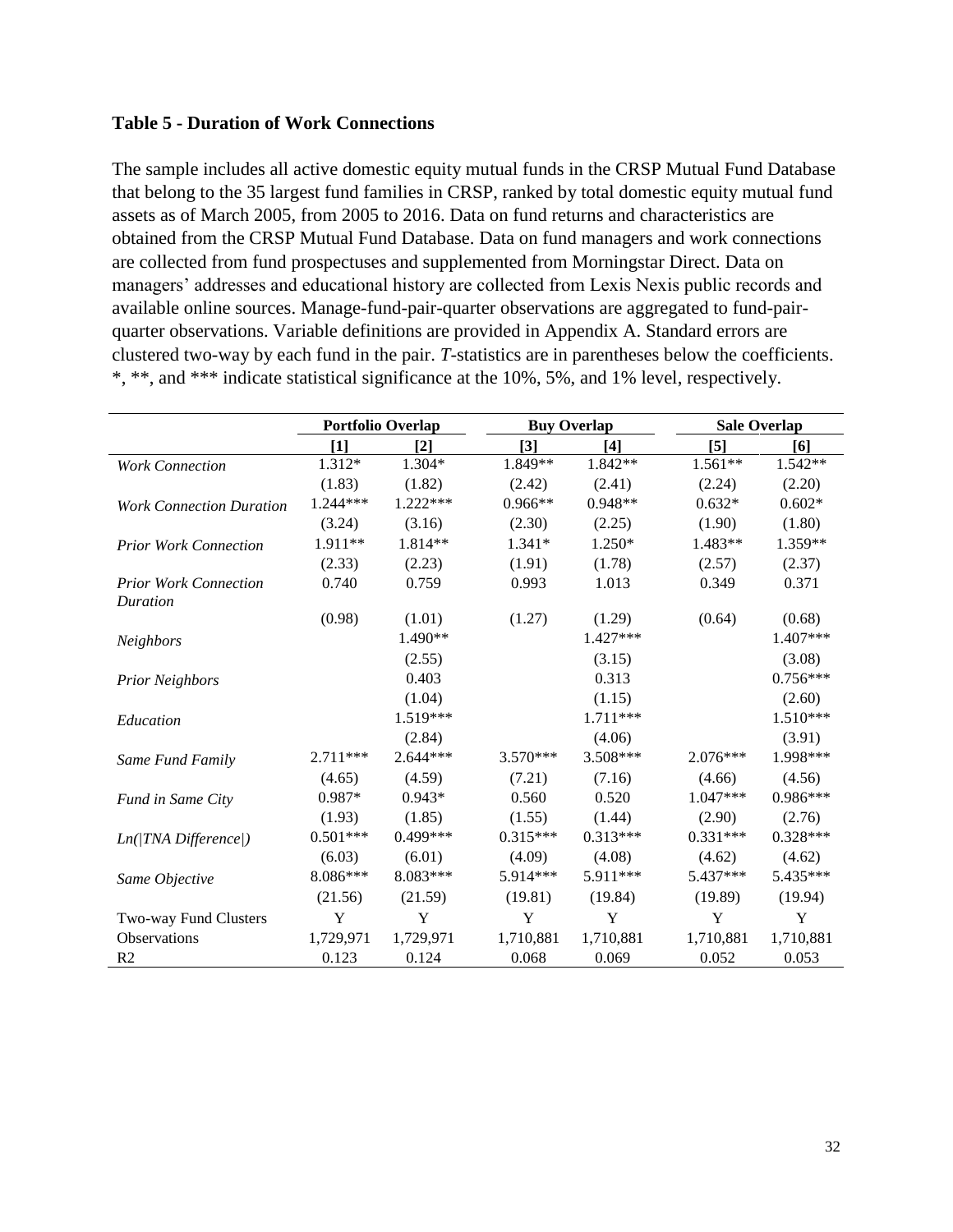# **Table 6 - Index Mutual Funds**

The sample includes all index mutual funds in the CRSP Mutual Fund Database that belong to the 35 largest fund families in CRSP, ranked by total domestic equity mutual fund assets as of March 2005, from 2005 to 2016. Data on fund returns and characteristics are obtained from the CRSP Mutual Fund Database. Data on fund managers and work connections are collected from fund prospectuses and supplemented from Morningstar Direct. Data on managers' addresses and educational history are collected from Lexis Nexis public records and available online sources. Manage-fund-pair-quarter observations are aggregated to fund-pair-quarter observations. Variable definitions are provided in Appendix A. Standard errors are clustered two-way by each fund in the pair. *T*-statistics are in parentheses below the coefficients. \*, \*\*, and \*\*\* indicate statistical significance at the 10%, 5%, and 1% level, respectively.

|                              | <b>Portfolio Overlap</b> | <b>Buy Overlap</b> | <b>Sale Overlap</b> |
|------------------------------|--------------------------|--------------------|---------------------|
|                              | [1]                      | [2]                | [3]                 |
| <b>Work Connection</b>       | 1.975                    | $-1.440$           | 0.845               |
|                              | (0.60)                   | $(-0.58)$          | (0.33)              |
| <b>Prior Work Connection</b> | 2.395                    | $-1.303$           | 2.910               |
|                              | (0.64)                   | $(-0.43)$          | (0.94)              |
| Education                    | 9.399                    | 4.448*             | 19.646              |
|                              | (0.83)                   | (1.67)             | (1.20)              |
| Same Fund Family             | $-3.490$                 | $10.823*$          | 2.391               |
|                              | $(-0.52)$                | (1.79)             | (0.48)              |
| <b>Fund in Same City</b>     | $-2.266$                 | $-4.624*$          | 0.342               |
|                              | $(-0.59)$                | $(-1.93)$          | (0.13)              |
| $Ln( TNA\;Difference )$      | 3.908***                 | $6.473***$         | $2.320***$          |
|                              | (4.94)                   | (6.48)             | (3.38)              |
| Same Objective               | 27.641***                | 24.189***          | $20.132***$         |
|                              | (5.71)                   | (6.94)             | (4.11)              |
| Two-way Fund Clusters        | Y                        | Y                  | Y                   |
| <b>Observations</b>          | 25,890                   | 25,710             | 25,710              |
| R <sub>2</sub>               | 0.164                    | 0.250              | 0.107               |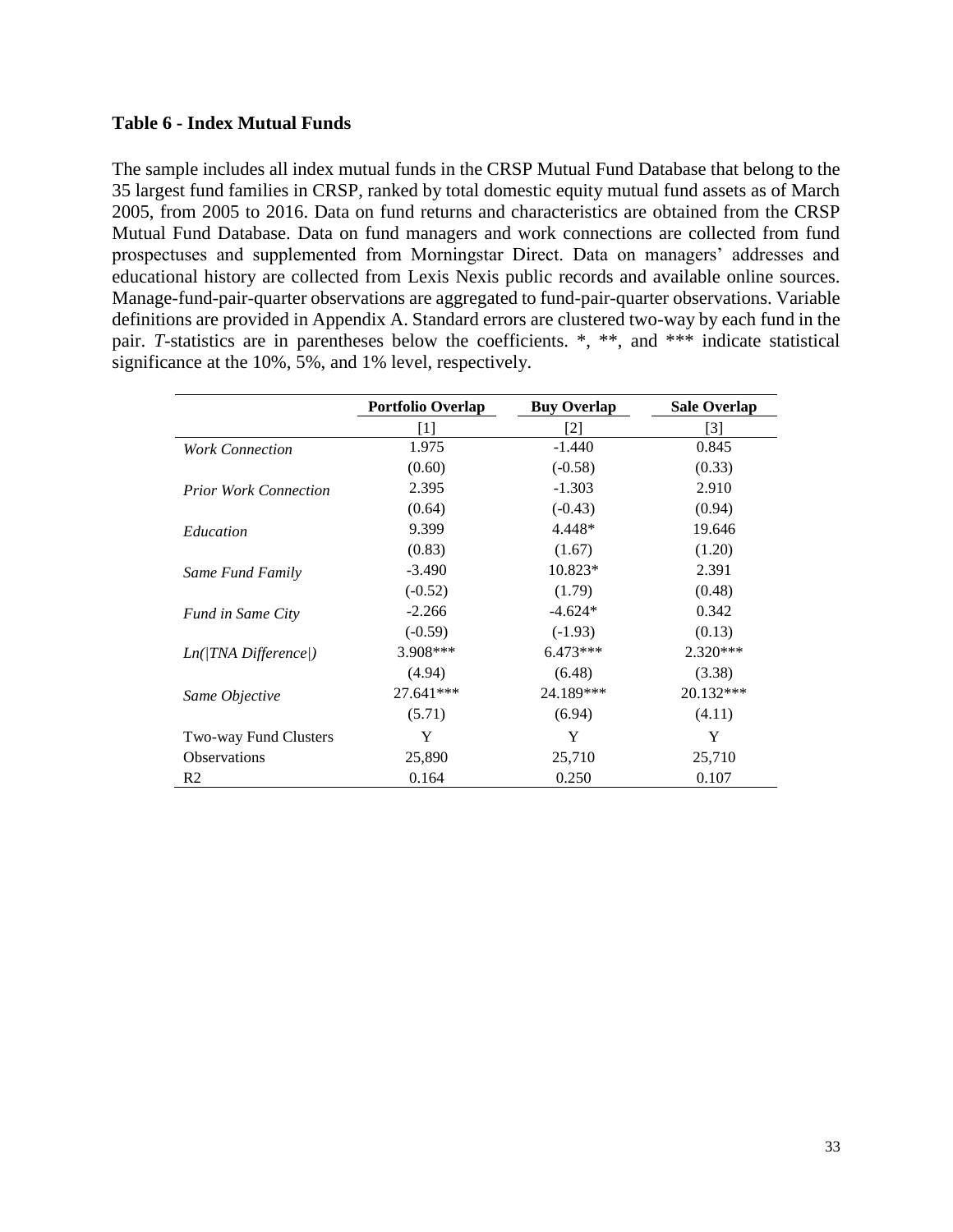# **Table 7 - Performance of Connected Trades**

The sample includes all stock purchases and sales of active domestic equity mutual funds in the CRSP Mutual Fund Database that belong to the 35 largest fund families in CRSP, ranked by total domestic equity mutual fund assets as of March 2005, from 2005 to 2016. The unit of analysis is fund-stock-quarter observations. Stock DGTW returns are calculated by following the methodology in Daniel et al. (1997). Variable definitions are provided in Appendix A. Standard errors are clustered at the year-quarter level. *T*-statistics are in parentheses below the coefficients. \*, \*\*, and \*\*\* indicate statistical significance at the 10%, 5%, and 1% level, respectively.

| <b>Panel A: Current Work Connections</b> |             |                   |             |                   |  |
|------------------------------------------|-------------|-------------------|-------------|-------------------|--|
|                                          |             | <b>Stock DGTW</b> |             | <b>Stock DGTW</b> |  |
|                                          | [1]         | [2]               | $[3]$       | [4]               |  |
| <b>Work Connection Buy</b>               | $-0.001***$ | $-0.001***$       |             |                   |  |
|                                          | $(-4.05)$   | $(-2.81)$         |             |                   |  |
| <i>Excess Buy</i>                        | $-0.010$    | $-0.010$          |             |                   |  |
|                                          | $(-0.77)$   | $(-1.54)$         |             |                   |  |
| Work Connection Buy * Excess Buy         | $0.075**$   | $0.075**$         |             |                   |  |
|                                          | (2.30)      | (2.07)            |             |                   |  |
| Work Connection Sale                     |             |                   | $-0.001***$ | $-0.001***$       |  |
|                                          |             |                   | $(-5.25)$   | $(-3.50)$         |  |
| Excess Sale                              |             |                   | $0.027*$    | 0.027             |  |
|                                          |             |                   | (1.75)      | (1.38)            |  |
| Work Connection Sale * Excess Sale       |             |                   | 0.009       | 0.009             |  |
|                                          |             |                   | (0.20)      | (0.25)            |  |
| Stock FEs and Year-quarter FEs           | Y           | Y                 | Y           | Y                 |  |
| Year-quarter Clusters                    | N           | Y                 | N           | Y                 |  |
| <b>Observations</b>                      | 784,276     | 784,276           | 500,364     | 500,364           |  |
| R <sub>2</sub>                           | 0.072       | 0.072             | 0.069       | 0.069             |  |
| <b>Panel B: Prior Work Connections</b>   |             |                   |             |                   |  |

|                                                 | <b>Stock DGTW</b> |             | <b>Stock DGTW</b> |            |
|-------------------------------------------------|-------------------|-------------|-------------------|------------|
|                                                 | [1]               | [2]         | [3]               | [4]        |
| <b>Prior Work Connection Buy</b>                | $-0.001***$       | $-0.001***$ |                   |            |
|                                                 | $(-4.61)$         | $(-3.42)$   |                   |            |
| <i>Excess Buy</i>                               | $-0.011$          | $-0.011*$   |                   |            |
|                                                 | $(-0.80)$         | $(-1.78)$   |                   |            |
| <b>Prior Work Connection Buy * Excess Buy</b>   | $0.068**$         | $0.068**$   |                   |            |
|                                                 | (2.22)            | (2.64)      |                   |            |
| <b>Prior Work Connection Sale</b>               |                   |             | $-0.001***$       | $-0.001**$ |
|                                                 |                   |             | $(-3.88)$         | $(-2.51)$  |
| Excess Sale                                     |                   |             | $0.040**$         | $0.040*$   |
|                                                 |                   |             | (2.48)            | (1.86)     |
| <b>Prior Work Connection Sale * Excess Sale</b> |                   |             | $-0.067*$         | $-0.067*$  |
|                                                 |                   |             | $(-1.74)$         | $(-1.71)$  |
| Stock FEs and Year-quarter FEs                  | Y                 | Y           | Y                 | Y          |
| Year-quarter Clusters                           | N                 | Y           | N                 | Y          |
| <b>Observations</b>                             | 784,276           | 784,276     | 500,364           | 500,364    |
| R <sub>2</sub>                                  | 0.072             | 0.072       | 0.069             | 0.069      |